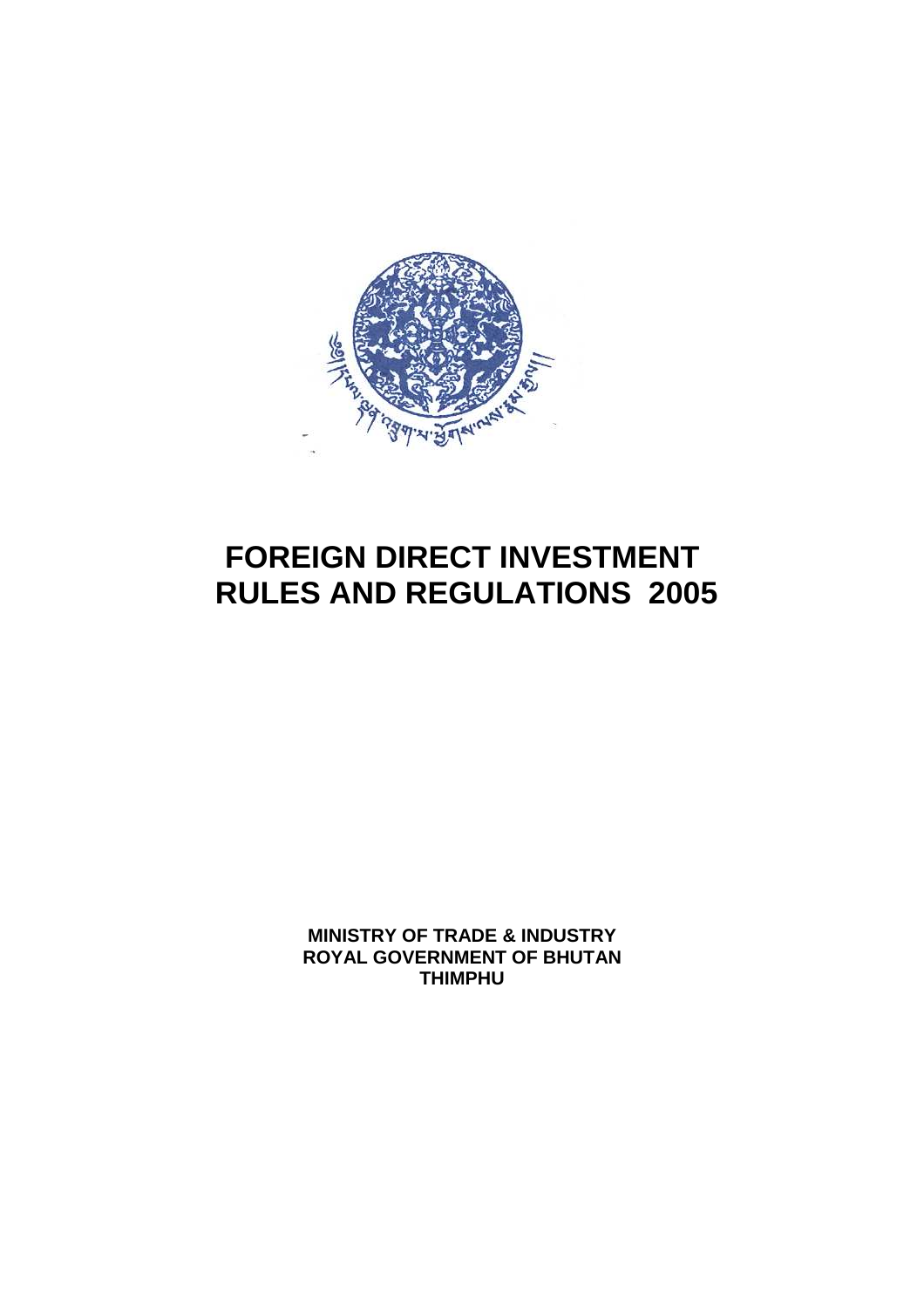| 1.               |  |
|------------------|--|
| 2.               |  |
| $\mathfrak{Z}$ . |  |
| 4.               |  |
| 5.               |  |
| 6.               |  |
| 7.               |  |
| 8.               |  |
|                  |  |
|                  |  |
| 9.               |  |
| 10.              |  |
| 11.              |  |
| 12.              |  |
| 13.              |  |
| 14.              |  |
| 15.              |  |
| 16.              |  |
| 17.              |  |
| 18.              |  |
| 19.              |  |
|                  |  |
| 20.              |  |
| 21.              |  |
| 22.              |  |
| 23.              |  |
| 24.              |  |
| 25.              |  |
| 26.              |  |
| 27.              |  |
| 28.              |  |
| 29.              |  |
| 30.              |  |
| 31.              |  |
|                  |  |
| 32.              |  |
| 33.              |  |
| 34.              |  |
| 35.              |  |
| 36.              |  |
| 37.              |  |
| 38.              |  |
| 39.              |  |
| 40.              |  |
|                  |  |

# **TABLE OF CONTENTS**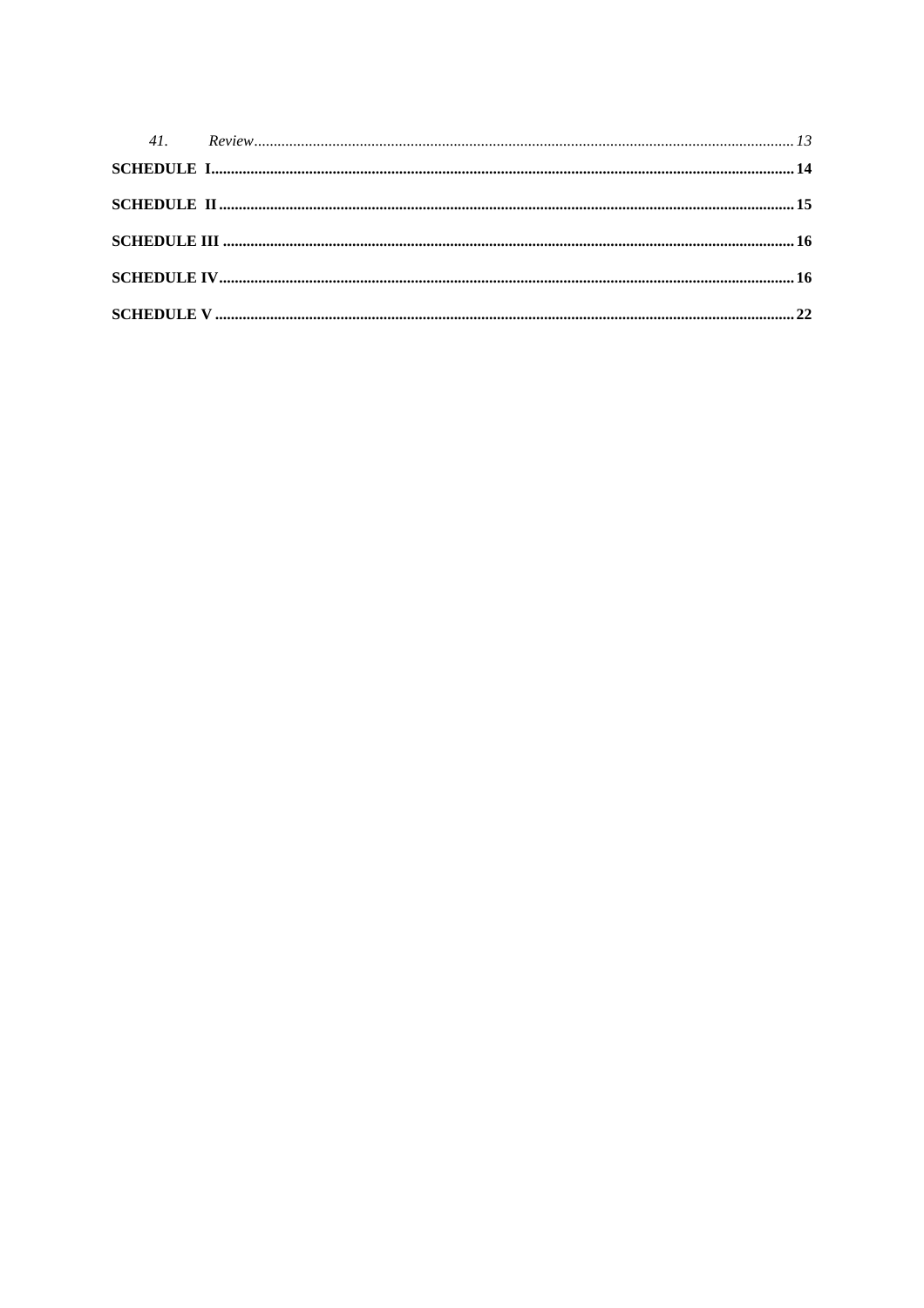# *FOREWORD*

The Cabinet (Lhengye Zhungtshog) during its  $229<sup>th</sup>$  session held on  $3<sup>rd</sup>$  December 2002, approved the Foreign Direct Investment Policy, 2002 and delegated the responsibility for the implementation of the Policy to the Ministry of Trade and Industry vide letter no  $LZ/02/02/362$  dated  $3<sup>rd</sup>$  December 2002 of the Cabinet Secretary, Royal Government of Bhutan.

In line with the authority vested in the Ministry of Trade & Industry to implement the Foreign Direct Investment Policy, 2002, the Ministry of Trade & Industry is pleased to bring out the Foreign Direct Investment Rules and Regulations, 2005.

The Ministry of Trade & Industry hopes that the Foreign Direct Investment Policy, 2002 together with the Foreign Direct Investment Rules and Regulations, 2005 clearly provides the overall policy framework and procedural requirements for Foreign Direct Investment in Bhutan. These have been kept simple to facilitate the flow of foreign direct investment in industries.

With the opening of the economy to foreign direct investment, the Ministry of Trade & Industry is optimistic that the inflow of foreign direct investment will increase and greatly contribute in accelerating the pace of industrial development in Bhutan. Prospective foreign direct investors are cordially invited to take this opportunity to invest in Bhutan.

Tashi Delek,

 **(Yeshey Zimba) Minister of Trade & Industry**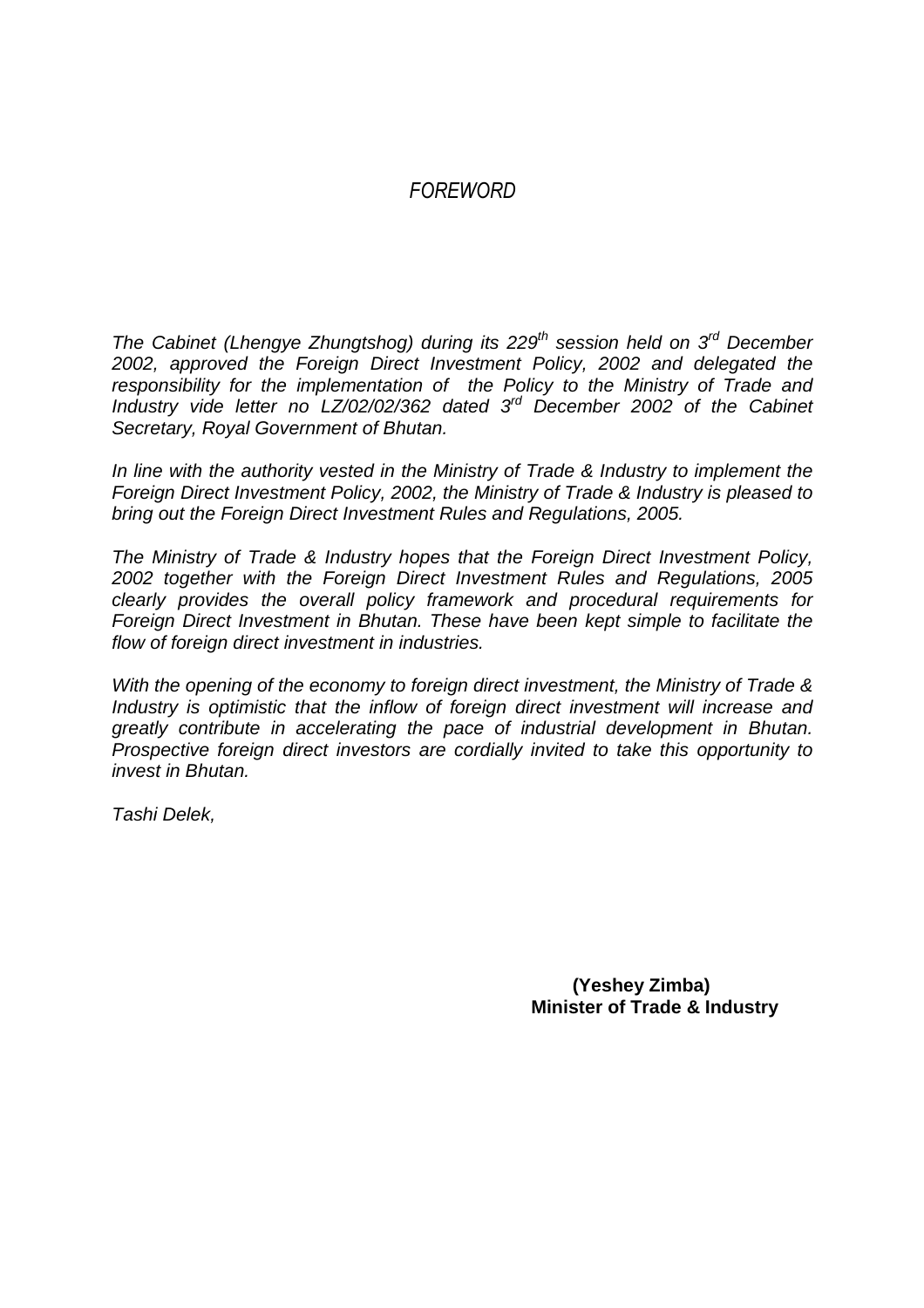# *FOREIGN DIRECT INVESTMENT RULES AND REGULATIONS, 2005*

# **PART ONE**

#### **Short title and commencement**

These rules and regulations may be called the Foreign Direct Investment (FDI) Rules and Regulations 2005 and shall come into force on 1st July, 2005.

#### **Definitions**

"Foreign investor" means:

- $\bullet$  in the case of an individual a person who is not a Bhutanese subject;
- in the case of a company a company incorporated or registered in a country other than Bhutan;
- and in every other case an entity which is not incorporated or not constituted under the law of Bhutan;

"Foreign direct investment (FDI)" means any activity for the purpose of generating revenue in industry, and includes any company in which a foreign investor owns or beneficially holds a minimum of 20% and maximum of 70% of the equity of the investment.

"Department" means Department of Industry.

"Director General" means head of Department of Industry.

"Minister" means the Minister for Trade and Industry.

"Ministry" means Ministry of Trade and Industry.

"Registration Officer" means the officer appointed by the Department for implementation of these rules and regulations. .

"Provisional Certificate" means Foreign Direct Investment Registration Certificate issued prior to the approval of the business and wherein "provisional "is printed on the certificate.

"Certificate" means a final FDI Registration Certificate issued upon approval of the business

"Business" means Foreign Direct Investment Business

"Minimum Size of business" means total fixed cost excluding working capital.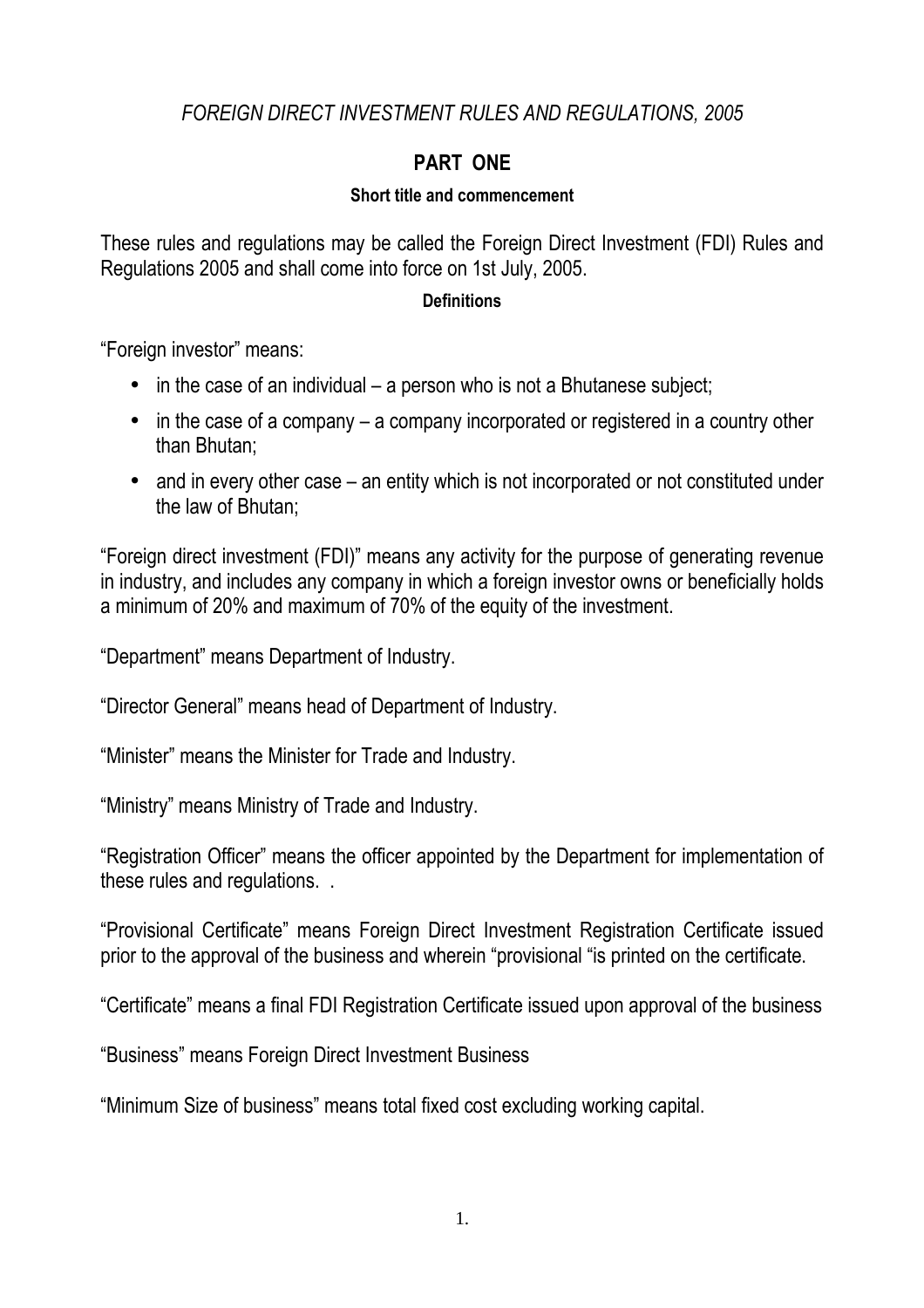"Sectoral clearance" means approval, permits and licenses from relevant Ministry(s), Department, local administration or Agency(s) as required by these Rules and Regulations, legislations and by-laws.

"Local administration "means Dzongkhag, Dungkhag or a Municipality overseeing administration of the locality where the business is proposed or established

"Foreign direct investment register" means the register of foreign direct investment businesses maintained by the Registration Officer.

# *GENERAL*

# **1. Minimum size of investment**

The minimum size of the investment shall be US \$ 1 million in the manufacturing sector and US \$ 0.5 million in the service sector.

# **2. Sector open to the investor**

- 2.1 The list of open sectors in the manufacturing sector is annexed in Schedule I.
- 2.2 The list of open sectors in the service sector is annexed in Schedule II
- 2.3 The specific business under each sector shall be as per the policies and priorities of the sectors concerned which shall be included in Schedule I and II and notified by the Ministry from time to time.

# **3. Collaboration and Franchise**

- 3.1 Collaboration in different forms like technical, marketing and franchise for use of trade names, patents and trademarks shall be allowed subject to prior approval of the Ministry
- 3.2 Application for approval of any collaboration and franchise as per rule 3.1 shall be submitted to the Ministry with a copy of the draft agreement.

### **4. Subscription**

- 4.1 The foreign investor(s) in the business shall fully subscribe the equity as prescribed.
- 4.2 The paid up capital shall be deposited in the company's bank account with the banks in Bhutan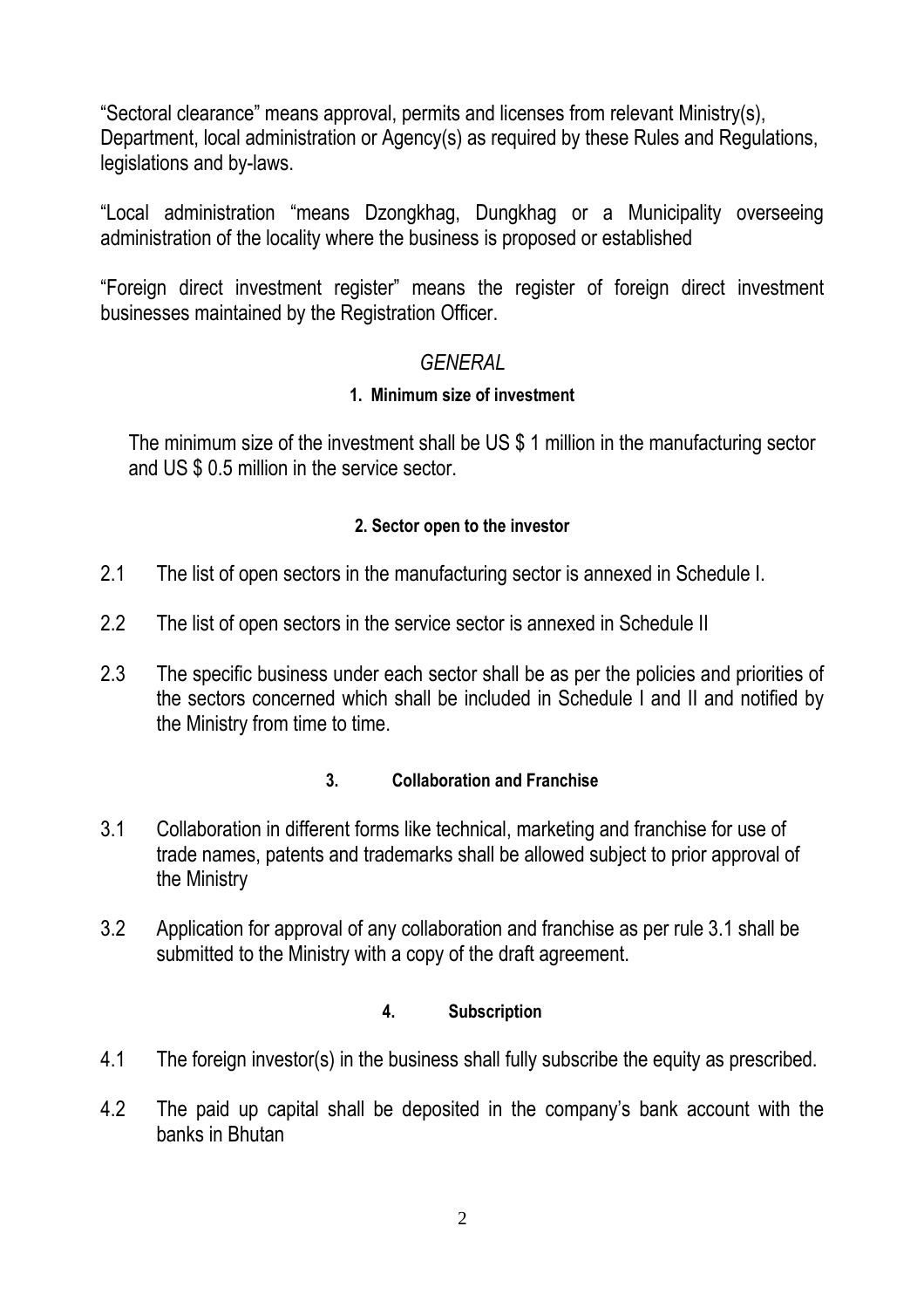### **5. Debt equity Ratio**

The initial debt/equity ratio of the foreign direct investment business shall not exceed 1:1.

#### **6. Foreign Exchange**

The following provisions shall apply till amendments, and /or coverage of these provisions, in the Foreign Exchange Regulations of Bhutan, 1997 are affected.

- 6.1 All foreign exchange (convertible currency) required during the lifetime of the investment business shall be arranged
	- i. By the business within the policy framework of the Royal Monetary Authority of Bhutan and the Foreign Exchange Regulations of the Royal Government of Bhutan, and national legislations and by-laws.
	- ii. Or met from the foreign exchange receipts from the business
- 6.2 All foreign currency loans shall be subject to prior approval of the Ministry of Finance. Repayment of foreign currency loans shall be as per the terms and conditions set at the time of approval of the said loan.
- 6.3 Repatriation of capital on sale, liquidation, nationalisation, expropriations of the business including capital gains shall be in the currency of investment.
- 6.4 Royalties, technical services fees and management fees shall be allowed in foreign exchange as appropriate on approval of the royalty agreement, technical service/management agreements.
- 6.5 All businesses shall be allowed to open a foreign currency account with the banks in Bhutan.
- 6.6 All business transactions shall be routed through the normal banking channels in Bhutan.

### **7. Remittance of Dividends and Repatriation of Capital**

- 7.1 Remittance of dividends and repatriation of capital shall be governed by the applicable provisions of the Income Tax Act of the Kingdom of Bhutan, 2001; the Foreign Exchange Regulations of Bhutan, 1997 and the amendments thereof; the Foreign Direct Investment Policy, 2002; and these Rules and Regulations.
- 7.2 Repatriation of profits/dividends shall be in the currency of earning of the business and in proportion to the various currencies earned by the business.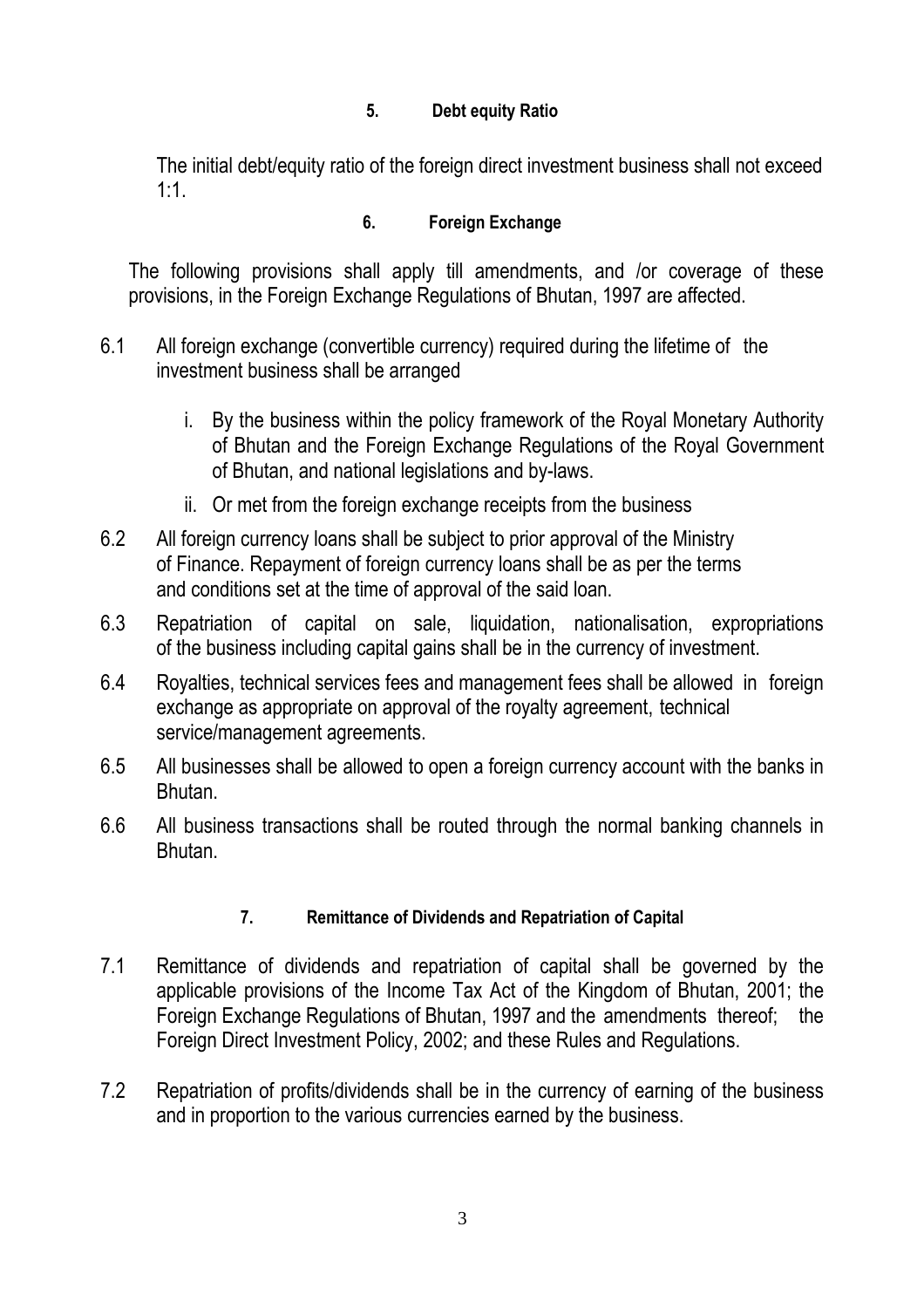#### **8. Employment and Labour**

- 8.1 All businesses shall be granted automatic entitlement to work permits based on the size of the investment as below:
	- i. Business with investment above US Dollar 5 million 5 expatriate personnel
	- ii. Business with investment between US dollar 1-5 million Dollar 3 expatriate personnel
	- iii. Business with investment below US Dollar 1 million -2 expatriate personnel.
- 8.2 On approval of the business, a memorandum of understanding (MOU) shall be signed with the Ministry of Labour and Human Resource on the training and recruitment plan.
- 8.3 Recruitment of expatriate workforce, not including automatic entitlement, shall be as per the legislation, policies and procedures of the Royal Government of Bhutan.
- 8.4 The business shall implement a training program endorsed by the Ministry of Labour and Human Resources for transfer of technology and enhancement of skills of Bhutanese workers employed by the business.

# **PART TWO**

### *REGISTRATION OF FDI*

### **9. Eligibility**

- 9.1 The proposed business shall be in the open sector prescribed in Schedule I and II
- 9.2 The proposed business fulfils the minimum investment requirement as prescribed in these Rules and Regulations.
- 9.3 The proposed business shall have identified the shareholding pattern between the Bhutanese and the foreign investors.

#### **10. Filing of FDIR Application**

- 10.1. The application for registration must be submitted as prescribed in Schedule III
- 10.2. The application shall be completed in all respects as specified in the Schedule Ill including the listed attachments and endorsement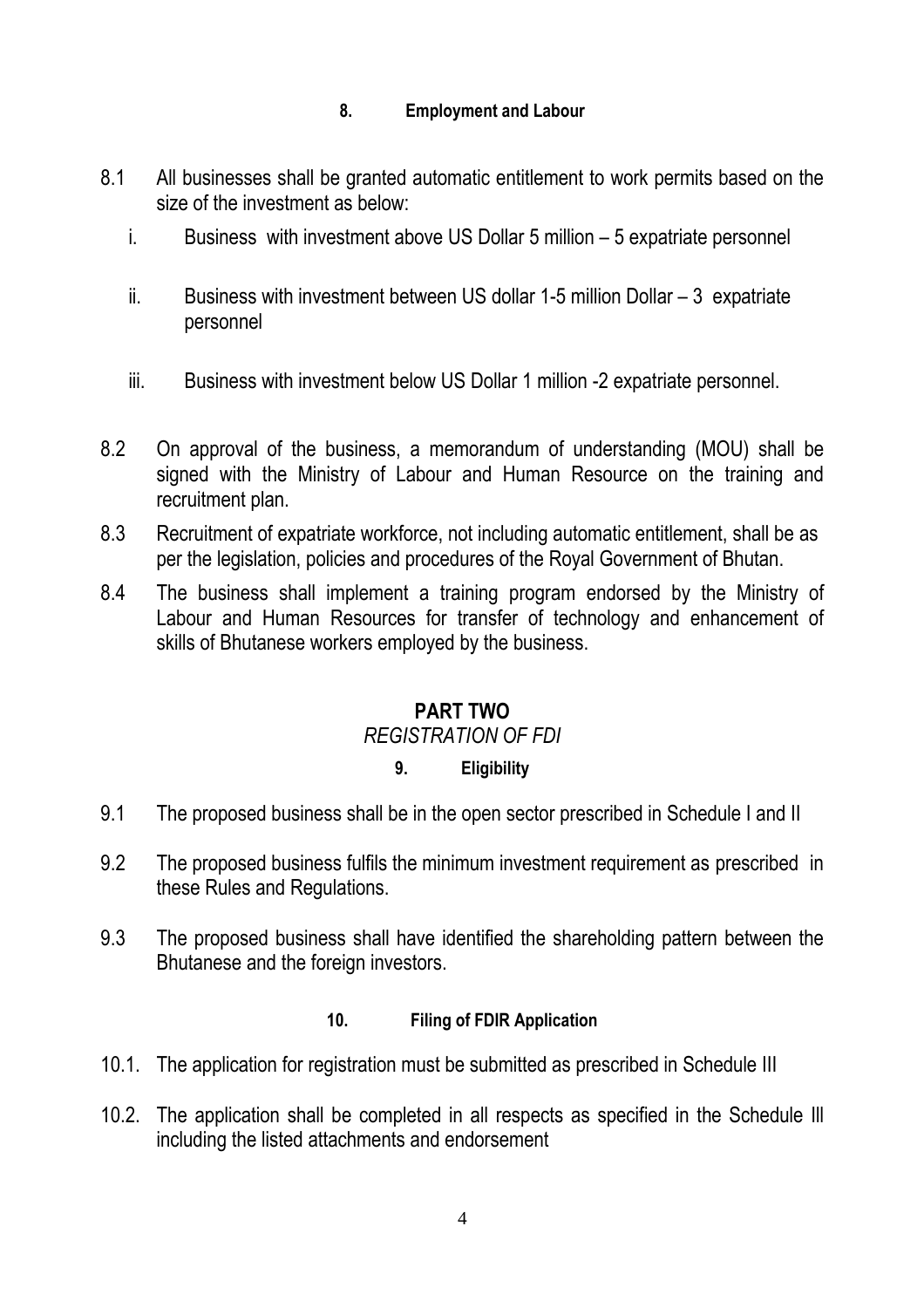10.3. The application shall be submitted by the authorized representative of the proposed business.

### **11. Issuance of Provisional FDI Registration Certificate**

- 11.1 The Registration Officer shall issue the *Provisional Certificate* in two working weeks, upon satisfaction that all the requirements have been completed.
- 11.2 The *Provisional Certificate* shall clearly state the conditions and requirements that shall be fulfilled for seeking business approval.
- . 11.3 The issue of *Provisional Certificate* shall be delayed in the following events.
	- i. If the Registration Officer, when considering an application for a certificate requires clarification from the concerned sectors.
	- ii. Where additional information or clarification is sought from the applicant on the documents submitted.

### **12. Refusal of Provisional Certificate**

The Registration Officer shall inform the applicant in writing, giving the grounds on which the application has been refused.

### **13. Validity of Provisional Certificate**

The provisional certificate shall be valid for a period of one year from the date of issue with a provision for renewal in case the business approval process could not be completed within this period for genuine reasons. If otherwise, the provisional certificate shall cease to be valid on

- i. Surrender of the same by the investor
- ii. Issue of final certificate
- iii. Expiry of the date specified in the provisional certificate
- iv. Rejection of the proposed business
- v. Cancellation.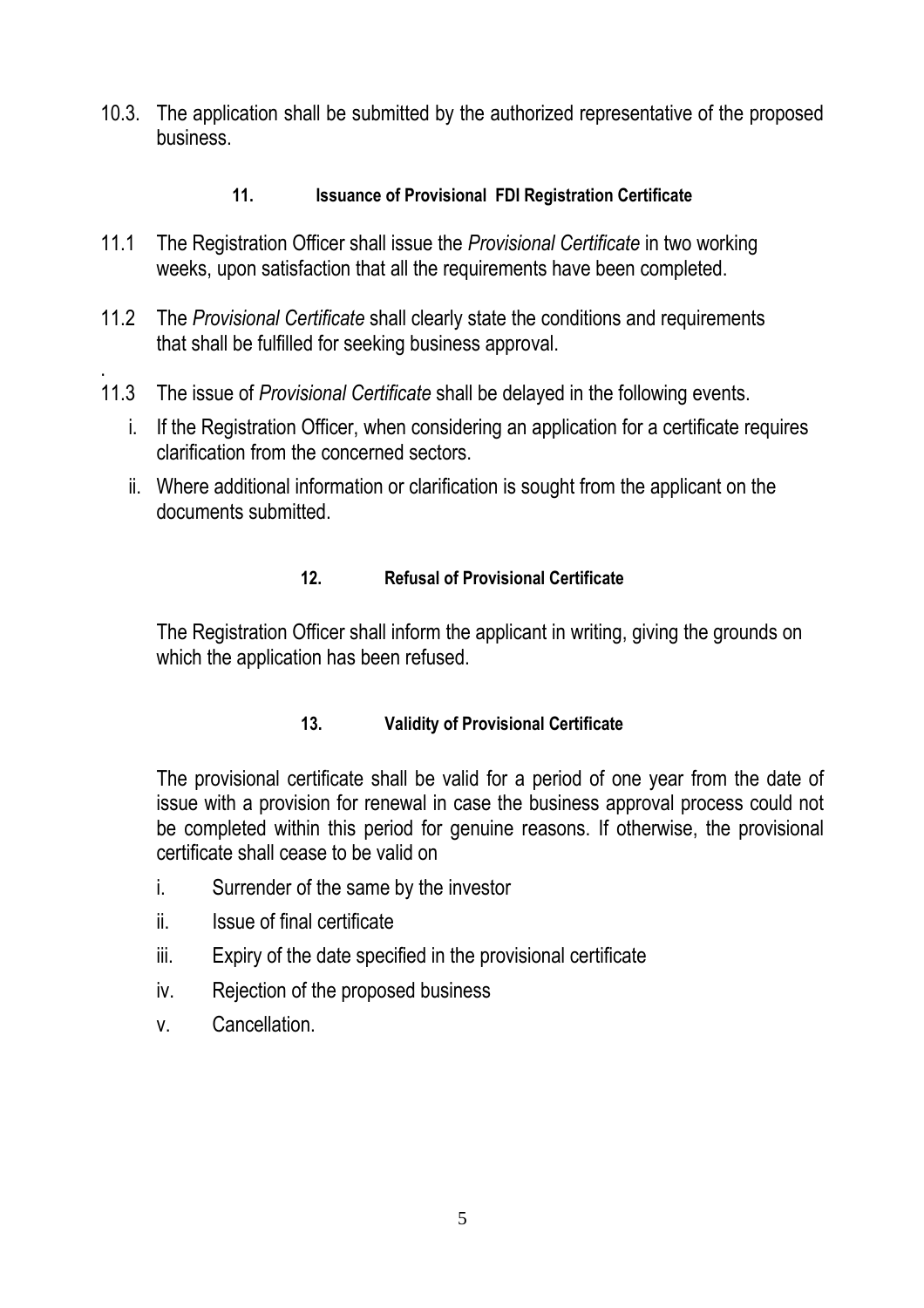#### **14. Project Preparation**

- 14.1 The investor shall initiate work on the preparation of Detailed Project Report on issuance of provisional certificate.
- 14.2 Detailed Project Report (DPR) shall, among others, include detailed information on main chapters as contained in the guidelines for preparation of projects reports (available in the Ministry website www.mti.gov.bt) and applicable changes made by the Ministry from time to time.
- 14.3 Detailed Project Report shall take into account all applicable Government legislation, policy, rules & regulations and establish technical feasibility, environmental management plan and commercial viability of the proposed business.
- 14.4 The Detailed Project Report shall be submitted to the Director General, Department of Industry in triplicate (three copies) within one year from the issue of Provisional Certificate.
- 14.5 In case of delay, the investor shall inform the progress in project preparation and causes of delay including estimated time required for completion and submission.
- 14.6 The Department will serve as the focal agency, and forward copies of Detailed Project Report to relevant sector representative in the FDI Committee for appraisal and clearance.
- 14.7 Simultaneously, the Department shall appraise the report. During this period, the Department may seek clarification/ additional information.

#### **15. Business Approval**

15.1 The Royal Government shall constitute a FDI Committee to decide on FDI proposals. The Committee will have the following membership.

| Chairperson             |
|-------------------------|
| Member                  |
| Member                  |
| Member                  |
| <b>Member</b>           |
| Member                  |
| <b>Member Secretary</b> |
|                         |

 In addition, sector specific representatives shall be called upon as and when required.

15.2 The FDI Committee shall meet at least once in every three months. The Chairperson may call for more frequent FDI Committee meeting if there are justifiable numbers of FDI proposals ready for discussion.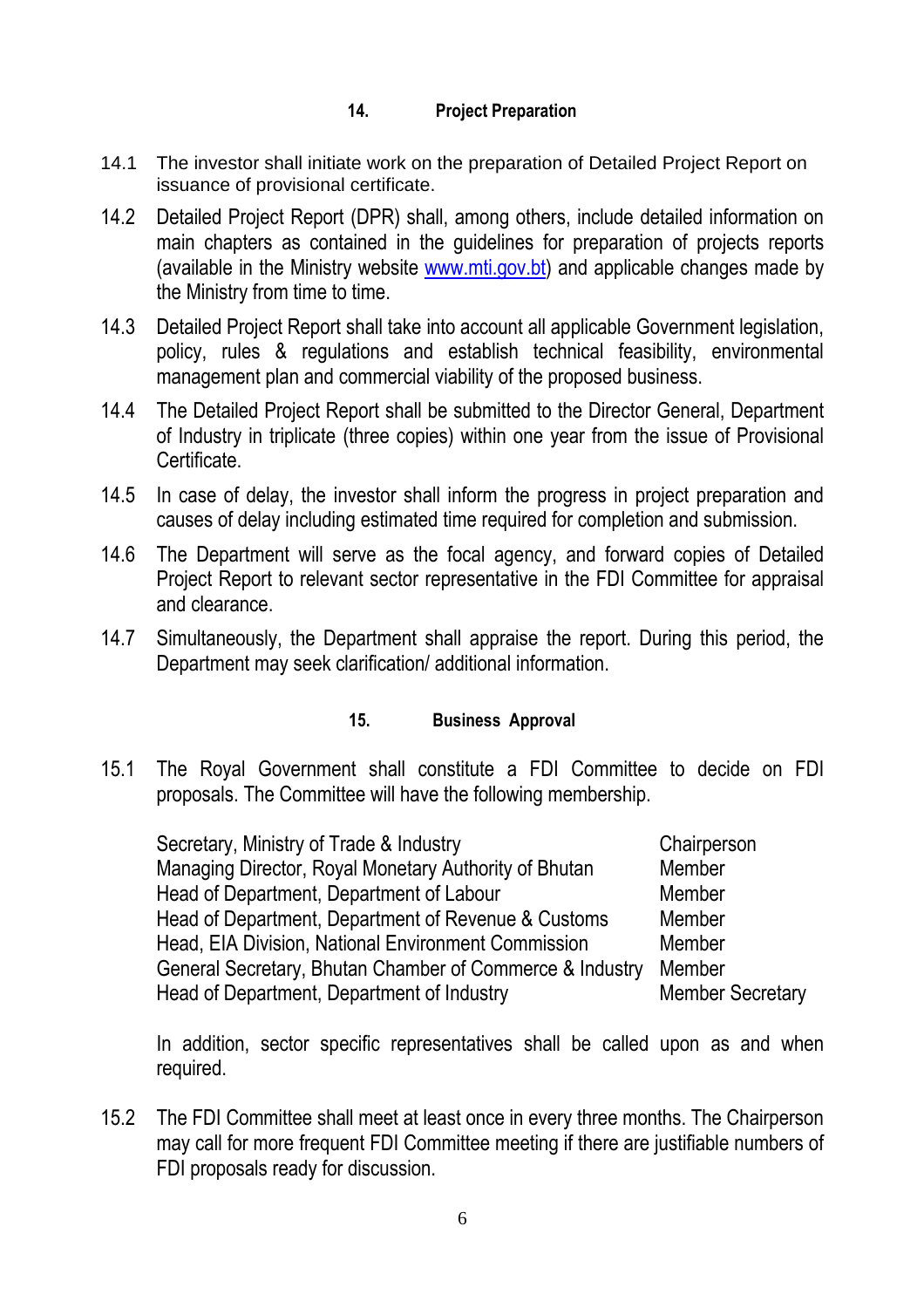- 15.3 The sectoral representatives in the FDI Committee shall give sectoral clearances, including terms and conditions if any, for each FDI proposal during the FDI Committee meeting.
- 15.4 The Department shall issue a letter of approval upon approval of the business by the FDI Committee.
- 15.5 If otherwise, the Department shall convey the decision of the FDI Committee to the authorized representative of the proposed business.

#### **16. Business Rejection**

The proposed business shall be rejected if it:

- i. has been refused sectoral clearance
- ii. has been refused environmental clearance
- iii. does not conform to the provision of these Rules and Regulations.

#### **17. Incorporation**

Upon approval, the business shall be incorporated under the Companies Act of the Kingdom of Bhutan, 2000.

#### **18. Licensing**

A license from the concerned Regional Trade & Industry Office shall be obtained on completion and presentation of the certificate of incorporation and a copy of the Memorandum of Understanding (MOU) with the Ministry of Labour and Human Resources, within 60 days of the issuance of the letter of approval.

#### **19. Issue of Certificate**

- 19.1. The Registration Officer, on receipt of the copy of the license, shall issue the Certificate within two working weeks*.*
- 19.2. The Certificate shall clearly state the conditions and requirements that need to be fulfilled during the operation of the business.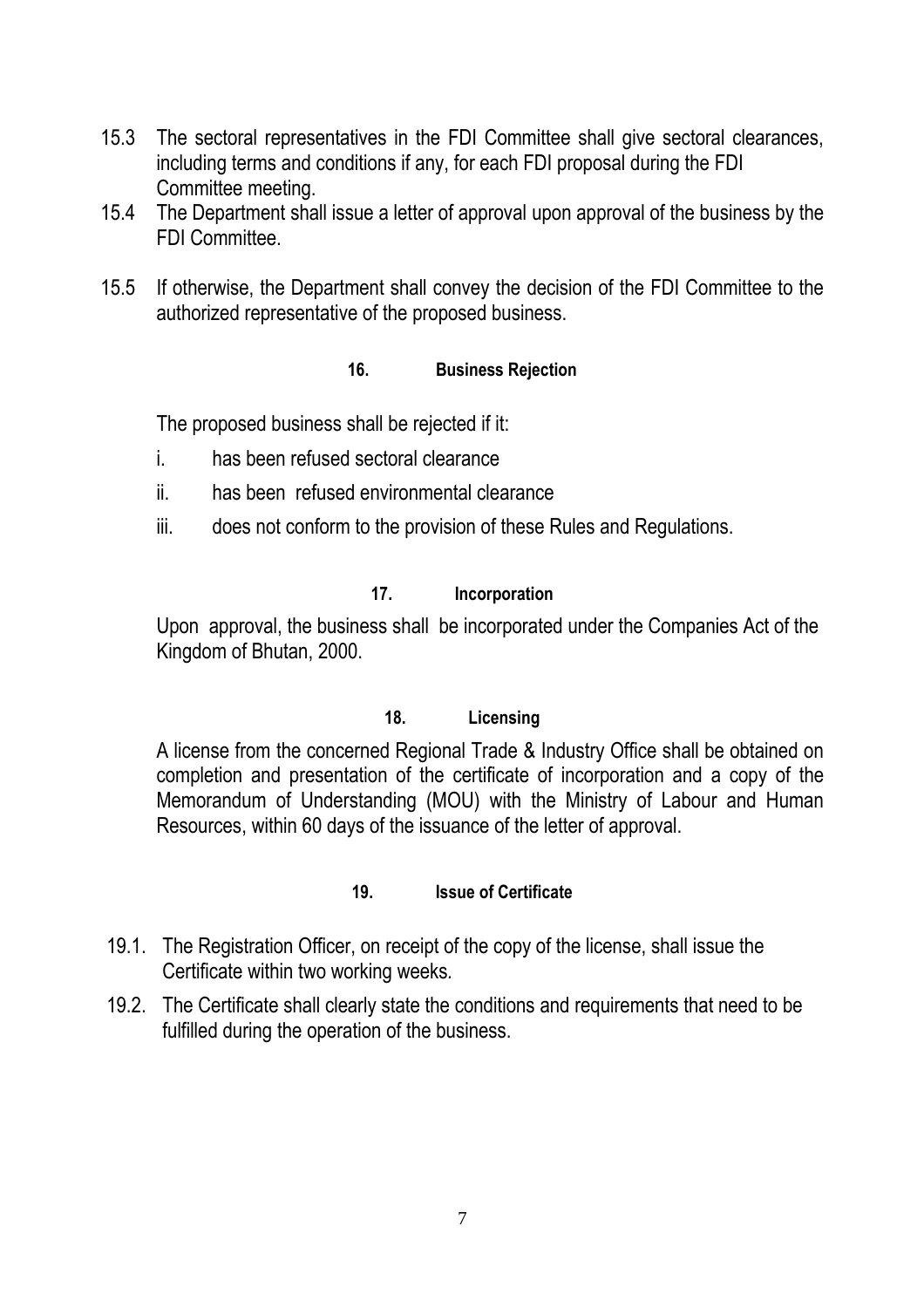# **PART THREE**  *REGISTRATION OFFICE*

#### **20. Registration Office**

 Upon delegation of the power by the Minister, the Department may set up registration office with such powers and functions as may be necessary to facilitate the implementation of these rules and regulations.

#### **21. Appointment of Registration Officer**

The Department shall appoint the Registration Officer.

#### **22. Delegation by Registration Officer**

 The Registration Officer may delegate, by written notice, any or all of his powers under this section, other than the power of delegation, to an officer of the Department.

#### **23. Functions of the Registration Officer**

The Registration Officer shall:

- i. receive applications
- ii. amend Certificates
- iii. maintain and administer the Register of Foreign Direct Investment
- iv. maintain a list of business activities open to foreign direct investment
- v. receive payments
- vi. monitor whether the certificate holders comply with the conditions of their certificates and these rules and regulations
- vii. Report annually to the Minister on the extent of foreign direct investment in Bhutan

#### **24. Powers of Registration Officer**

The Registration Officer shall have powers to:

- i. issue or refuse Provisional certificate/Certificate
- ii. cancel or suspend Provisional certificate/Certificate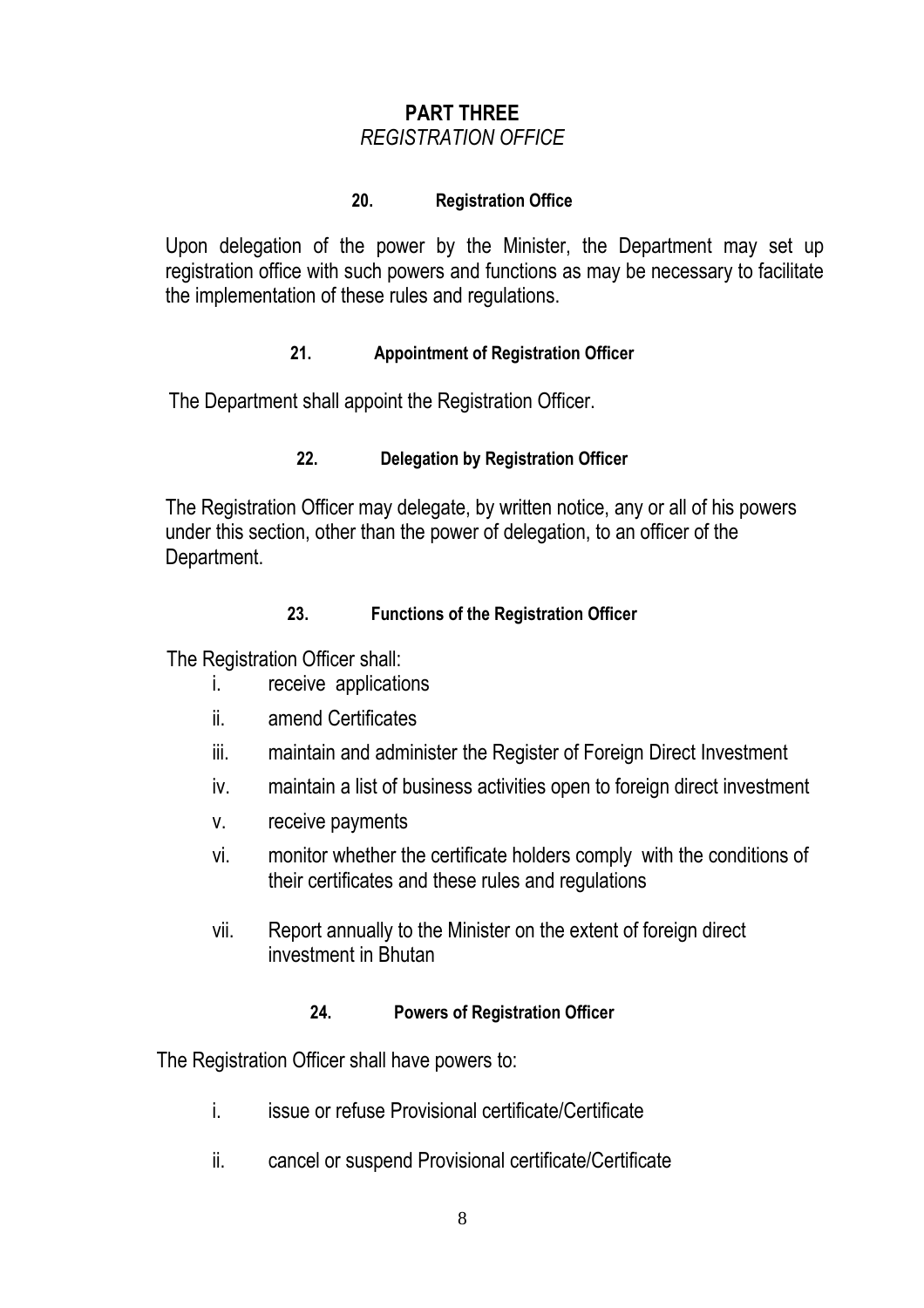- iii. Enter the business premises to monitor compliance of the business with the conditions of certificates or with these rules and regulations.
- iv. Impose penalties within the provisions of these rules and regulations

# **25. Foreign Direct Investment Register**

 The Registration Officer shall compile, maintain and update a Register that shall contain the relevant information on foreign direct investment.

### **26. Immunity to the Registration Officer**

- 26.1 No action shall lie against the Registration Officer in respect of an act done or omitted to be done by Registration Officer or any of his officers in the execution, in good faith, of his function under these rules and regulations.
- 26.2 Where the Registration Officer furnishes, electronically or otherwise, information relating to a person registered under these rules and regulation to any other person, neither the registration nor any of his officers who is involved in the supply of such information shall be liable for any of loss or damages suffered by any person, by reason of any error or omission, of whatever nature however caused , if the error or omission is made in good faith and in the ordinary course of the discharge of the duties of the Registration Officer or authorised agent or has occurred or arisen as a result of any defect or breakdown in the service or in any of the equipment used for the service.

### **27. Dispute Settlement Committee**

- 27.1 The Ministry shall constitute a FDI Dispute Settlement Committee for the settlement of cases under these rules and regulations
- 27.2 The dispute settlement committee shall consist of a chair person, vice chair person and other members as the Ministry thinks fit and shall function within the Department of Industry.
- 27.3 The chairperson, vice chairperson and other members of the dispute settlement committee shall be appointed by Ministry from amongst person of integrity and outstanding ability, having specialised knowledge and experience in the administration of FDI laws.

### **28. Jurisdiction**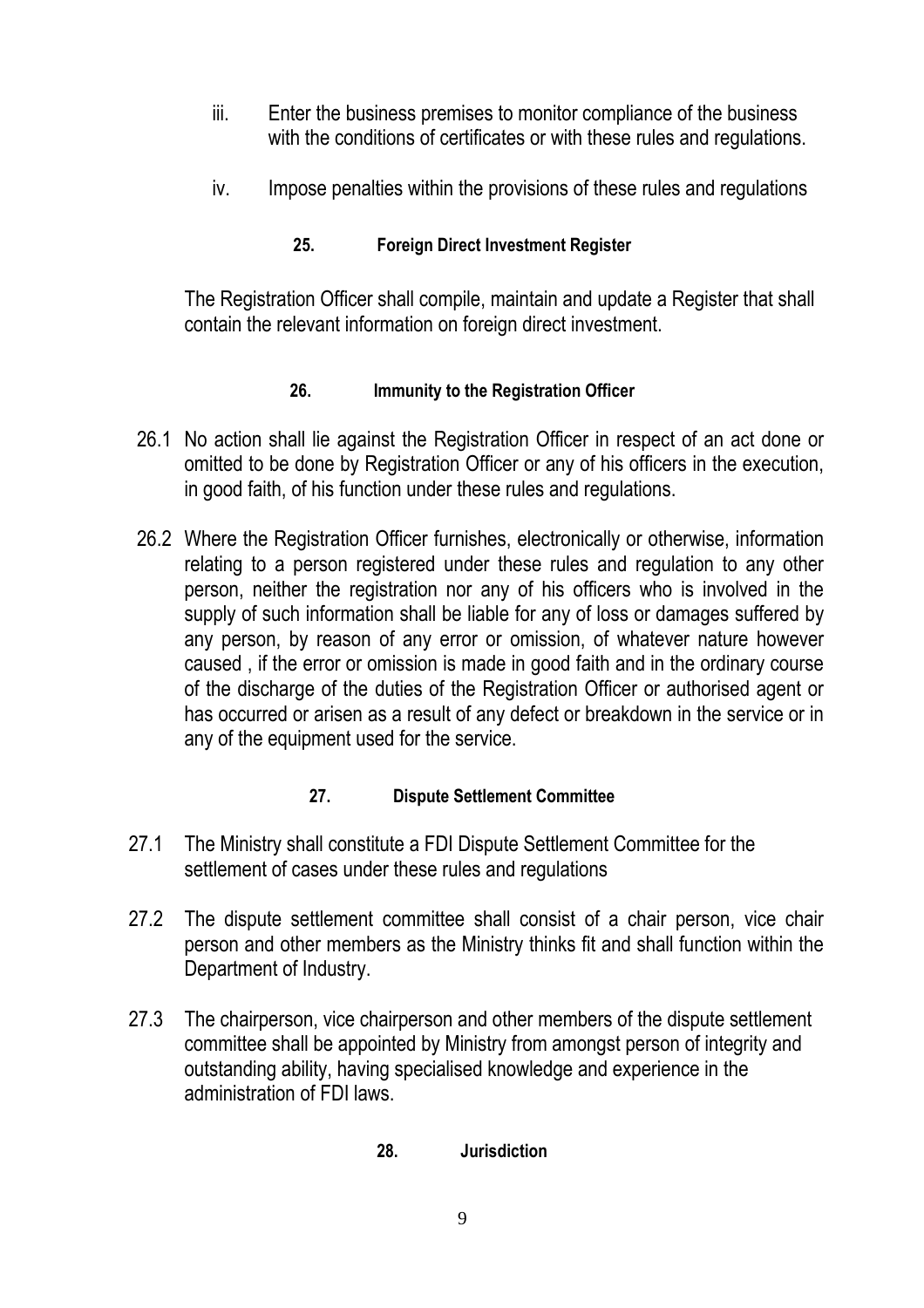The dispute settlement committee shall sit and adjudicate the matter in Thimphu only.

### **29. Decision of Dispute Settlement Committee**

- 29.1 Every order of settlement passed under this chapter shall be conclusive and in writing.
- 29.2 If the Members differ in opinion on any point, the point shall be decided according to the opinion of the Majority who have heard the case.

#### **30. Appeal**

- 30.1 A business which is refused a certificate or has its certificate suspended by the Registration Officer may appeal in writing to the Minister against that decision, only on the grounds that the reason for which the application was refused or for which the suspension was applied is not valid, within 10 days from the date of the communication to him of such decision or order.
- 30.2 Any person aggrieved by any decision or order passed by the Registration Officer and dispute settlement committee may appeal to the Minister after ten days provided that the Minister is satisfied that the appellant was prevented by sufficient cause from presenting the appeal within the stipulated time.
- 30.3 The Minister shall, after making such further inquiry as may be necessary, pass such order in writing, as he thinks just and proper, confirming, modifying or annulling the decision or order appealed against.
- 30.4 An order enhancing penalty or fine shall not be passed unless the appellant has been given a reasonable opportunity of showing cause against the proposed order.

### **31. Penalties**

- 31.1 Penalties as specified in Schedule IV shall be applicable for default of provisions contained therein.
- 31.2 If an investor or any other person contravenes any other provision of these rules and regulation for which no punishment is provided elsewhere in these rules and regulation, they shall be punishable with a minimum fine of US Dollar 500 or equivalent in Ngultrum and where the contravention is a continuing one, with a further fine of US Dollar 100 per day during which the contravention continues.

# **PART FOUR**

*MISCELLANEOUS*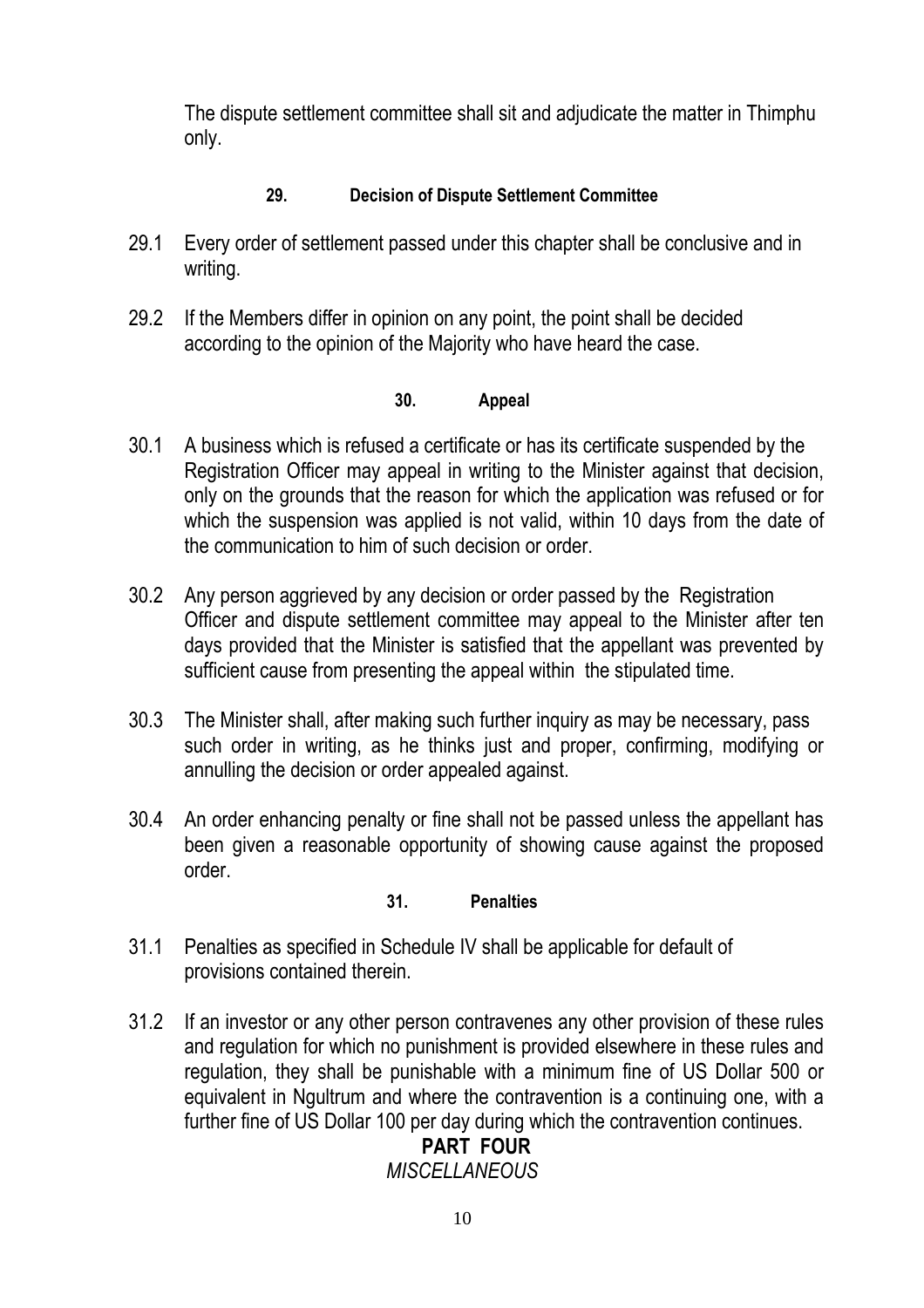# **32. Amendment of Certificate**

A business that has been issued a Certificate and needs to amend any information in the Certificate, shall apply to the Registration Officer.

### **33. Suspension of a Certificate**

The Registration Officer may suspend a certificate and/or apply a penalty if:

- i. the business carries on an activity for which it is not registered;
- ii. the business refuses to comply with the penalties and/or fails to rectify the default
- iii. any conditions specified in the certificate are breached;
- iv. A business fails to substantially comply with these Rules and Regulations.
- v. the business does not comply with provisions/conditions of any other legislations, by-laws and conditions laid down

 When suspended, the business shall cease to operate immediately. The suspension shall apply until the breach has been rectified and any penalty paid.

### **34. Cancellation of Certificate**

A certificate may be cancelled by the Registration Officer if:

- i. Upon suspension of the certificate, the business refuses to comply with the penalties and/or fails to rectify the default.
- ii. any information given in the application for the certificate was incorrect so as to create a false impression of the owners or ownership of the business, or the nature of its activities;
- iii. the business carries on an activity for which it is not registered;
- iv. any other of the conditions specified in the certificate are breached;
- v. the business does not commence within 1 year of the date of the issue of the certificate;
- vi. A business fails to substantially comply with these Rules and Regulations.
- vii. foreign shareholders or expatriate employees engage in activities that interfere with or undermine the authority or operations of the Royal Government of Bhutan
- viii. The provisions/conditions of any other applicable legislation, bylaws and conditions laid down in the sector clearances is breached or contravened.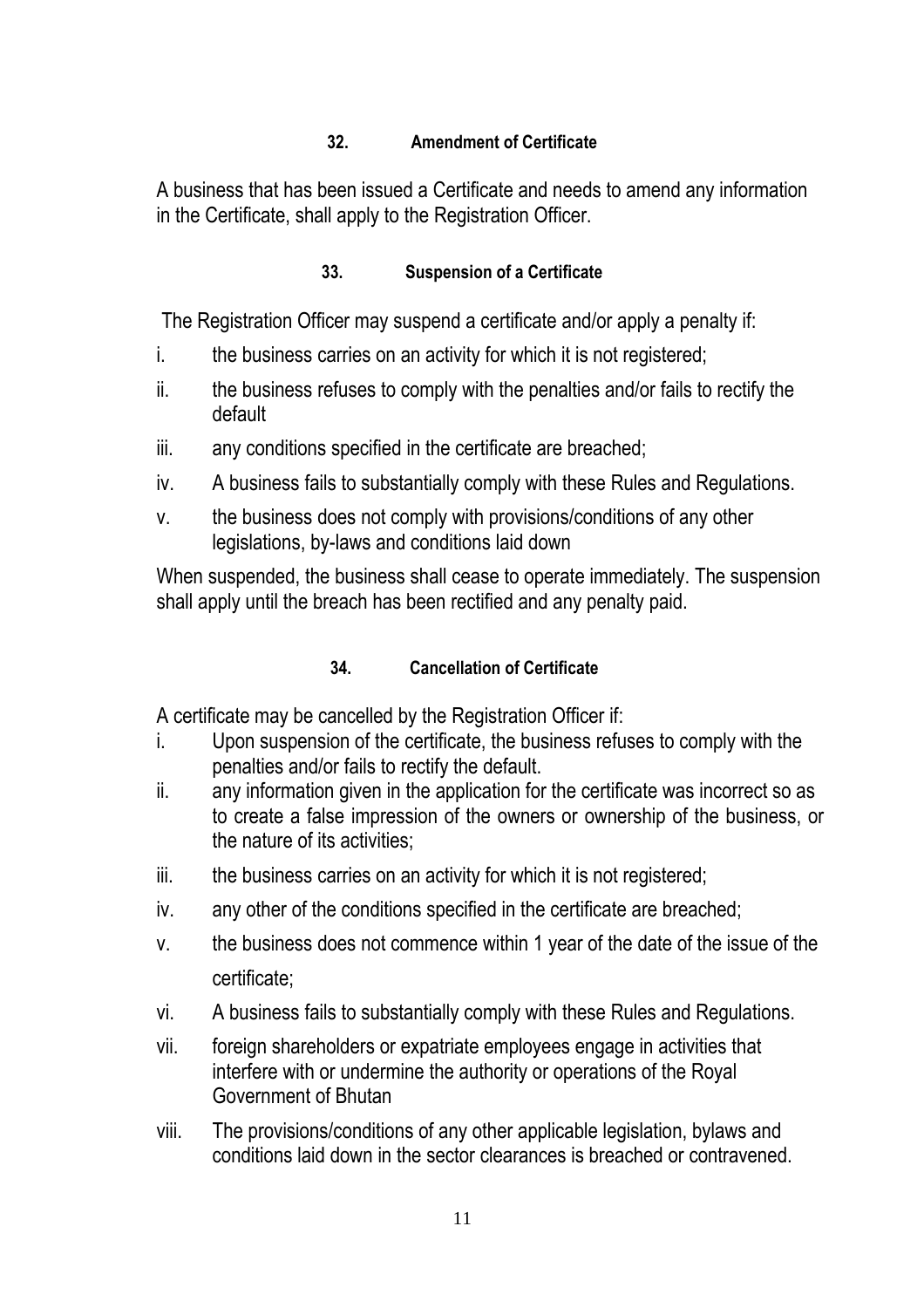On notification of the cancellation, the business must immediately cease operation and commence winding up unless an appeal is commenced. If the appeal is successful, the certificate shall be reinstated. If the appeal is unsuccessful, the winding up of the business shall then commence immediately.

#### **35. Reporting**

- 35.1 Any change in information of the business shall be filed with the Registration Officer within thirty days.
- 35.2 All business Certificate holders must complete and submit annual FDI Survey Form as per Schedule V

#### **36. Monitoring of Business**

 The Ministry of Trade and Industry shall monitor the business within the framework of national legislations, policies and by-laws including the FDI Policy, 2002; FDI Rules and Regulations, 2005; Companies Act of the Kingdom of Bhutan, 2000; Licensing rules and regulations and environmental legislations among others.

#### **37. Land for Business**

 Land for the business may be leased from the Royal Government of Bhutan or private sector.

#### **38. Business Operation**

- 38.1 The businesses, its foreign shareholder or expatriate employees shall not engage in activities that interfere with or undermine the authority or operations of the Royal Government of Bhutan.
- 38.2 The investor(s) shall be fully responsible for the risk and returns from the proposed business. Approval of the business by the Royal Government of Bhutan is a permission to undertake a commercial activity in the Kingdom of Bhutan and shall not be construed as an endorsement or commitment on its part to fulfil obligations, if any, contained in the documents submitted for business approval.
- 38.3 The business shall not get any form of compensation from the Royal Government of Bhutan if the said business incurs any loss during the course of business operation owing to amendment of existing legislations/by-laws or introduction of new legislation/by-laws in broader national interest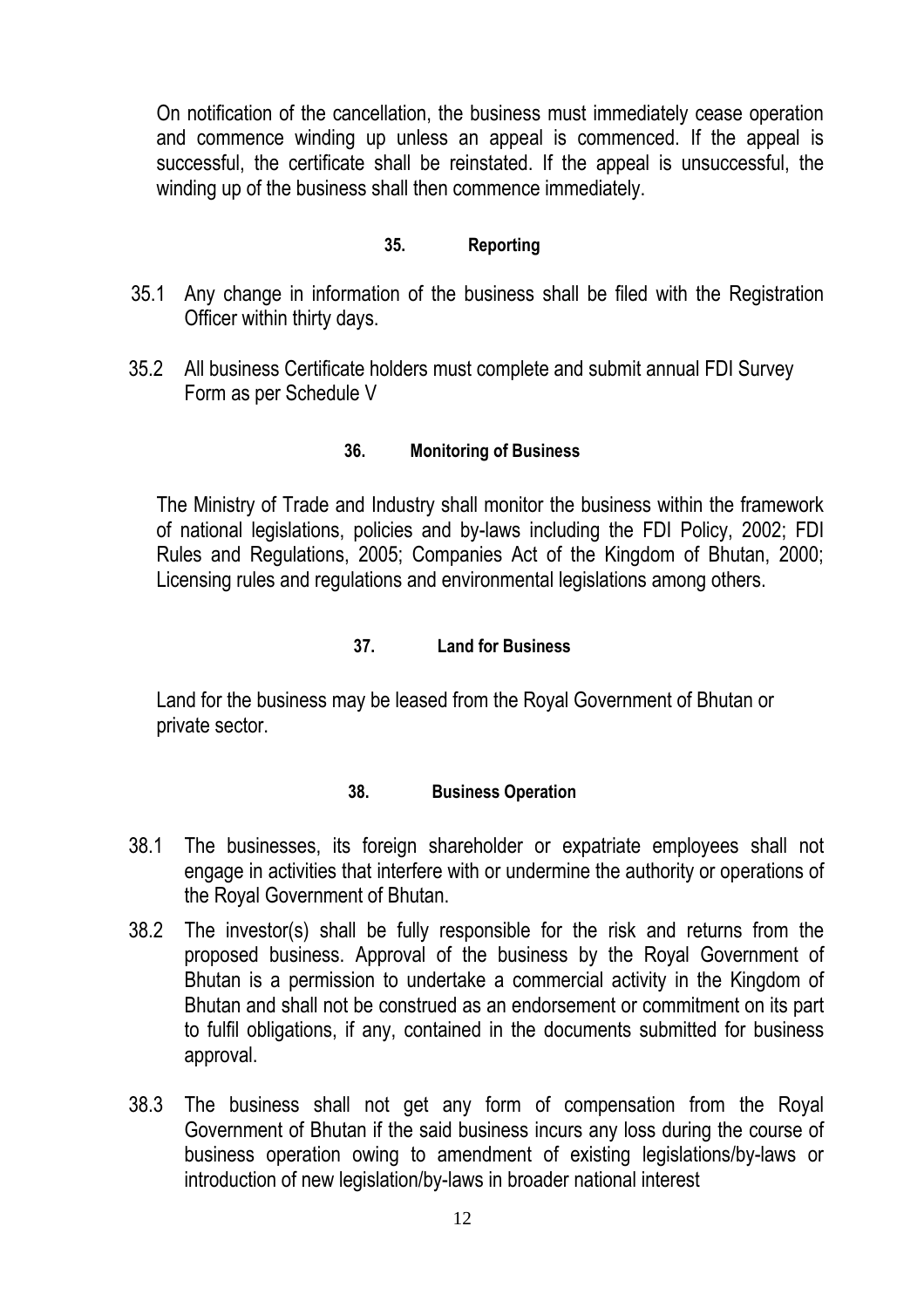#### **39. Interpretation**

 The interpretation of the Ministry of Trade and Industry, as implementing agency of these rules and regulations, shall be final in case of contest in interpreting the provision.

#### **40. Delegation of Authority**

 The Minister may delegate, by written notice, any or all the Ministers powers under this section, to an officer of the Ministry and/or committees established for the purpose.

#### **41. Review**

 The FDI rules and regulations, 2005 shall be reviewed and amended, if needed periodically, and at least annually by the Ministry.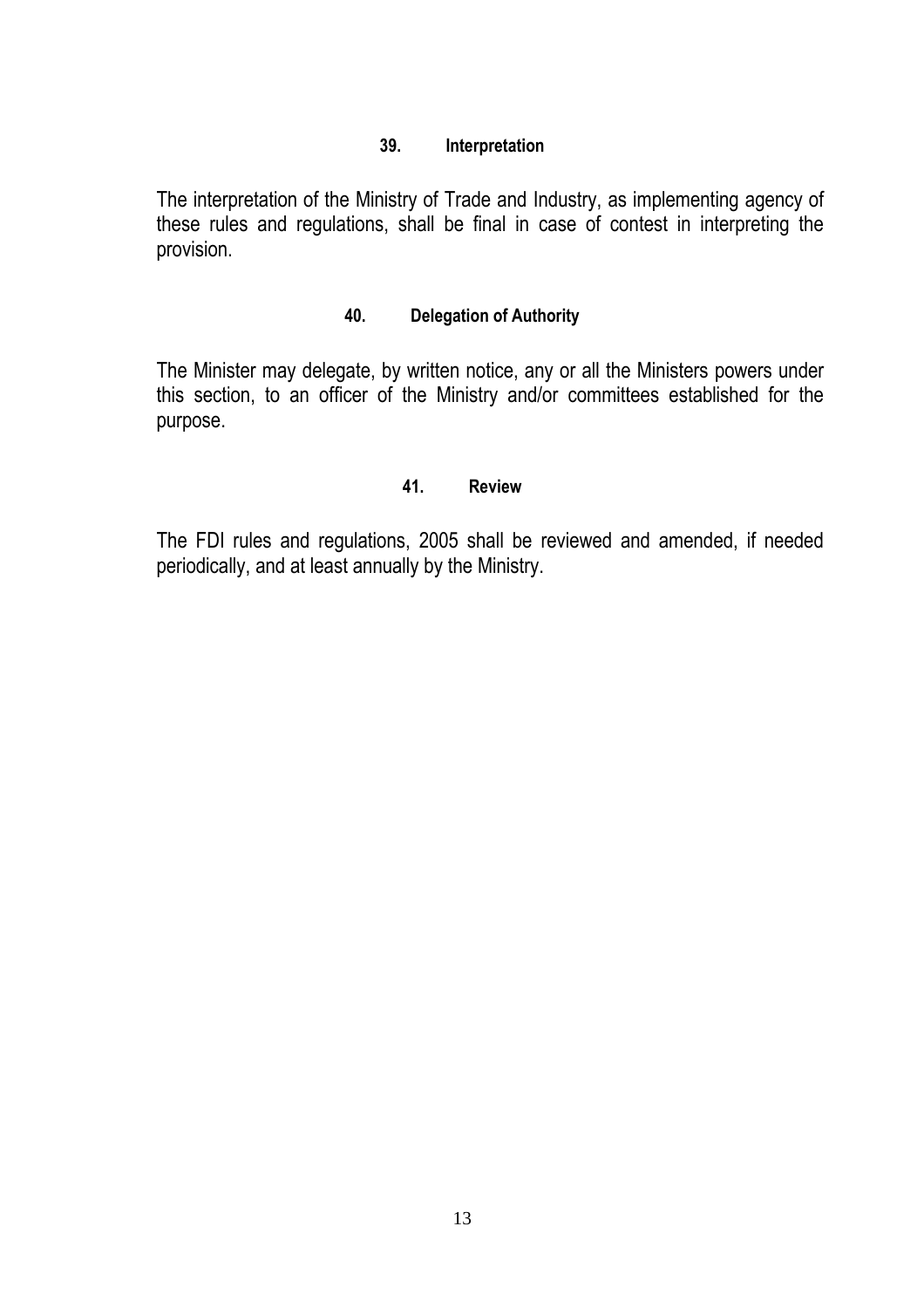# *SCHEDULE I*

# **SECTORS OPEN TO FOREIGN DIRECT INVESTMENT BUSINESSES**

# **MANUFACTURING**

- Mineral Processing
- Agriculture and Agro-processing
- Forestry and Wood-based Industries
- Livestock-based Industries
- Light Industries including Electronic Industries
- Engineering and Power Intensive Industries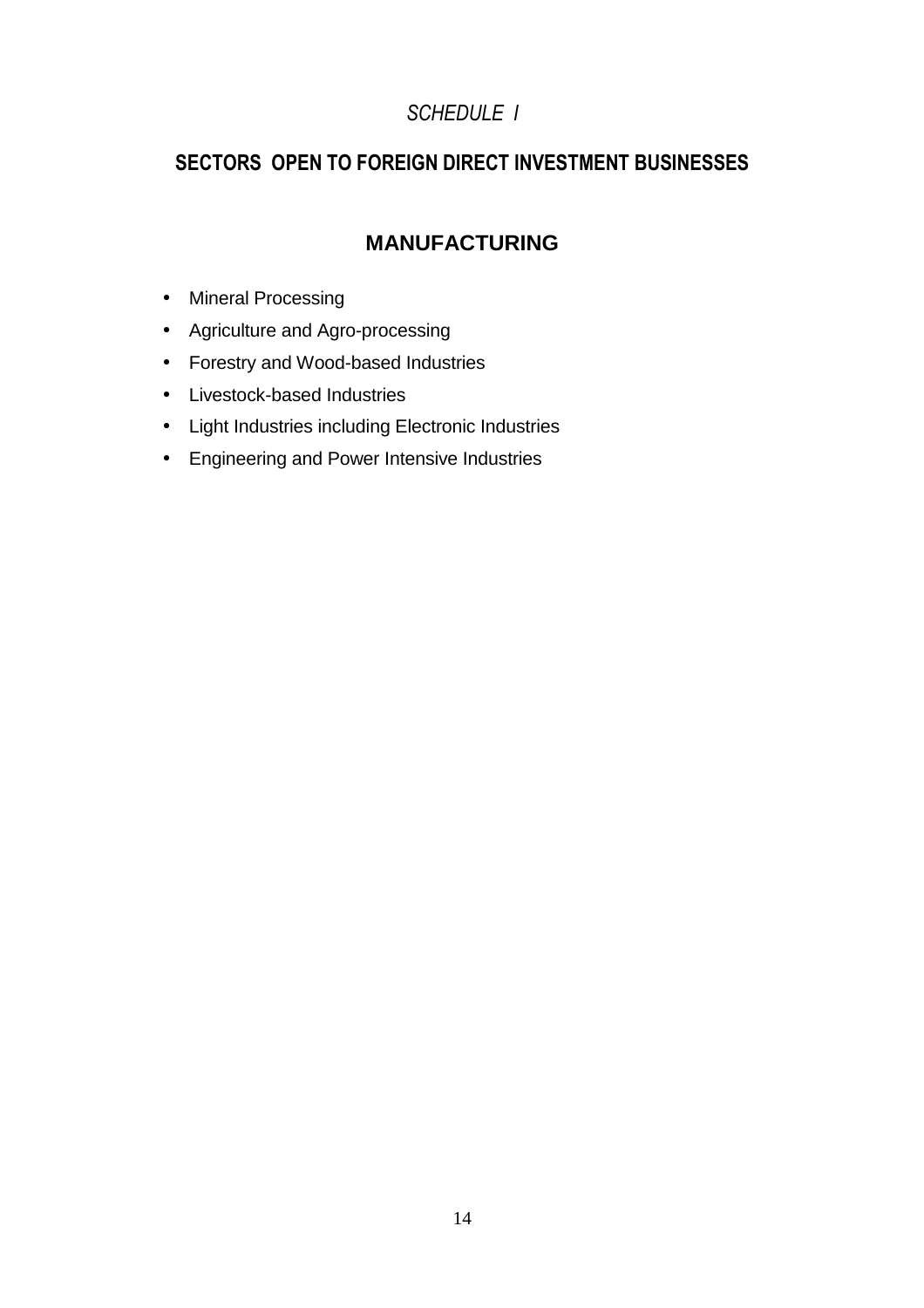# *SCHEDULE II*

# **SECTORS OPEN TO FOREIGN DIRECT INVESTMENT BUSINESSES**

# **SERVICES**

- Tourism including Hotels
- Transport Services
- Roads and Bridges
- Education
- Business Infrastructure
- Information Technology
- Financial Services
- Housing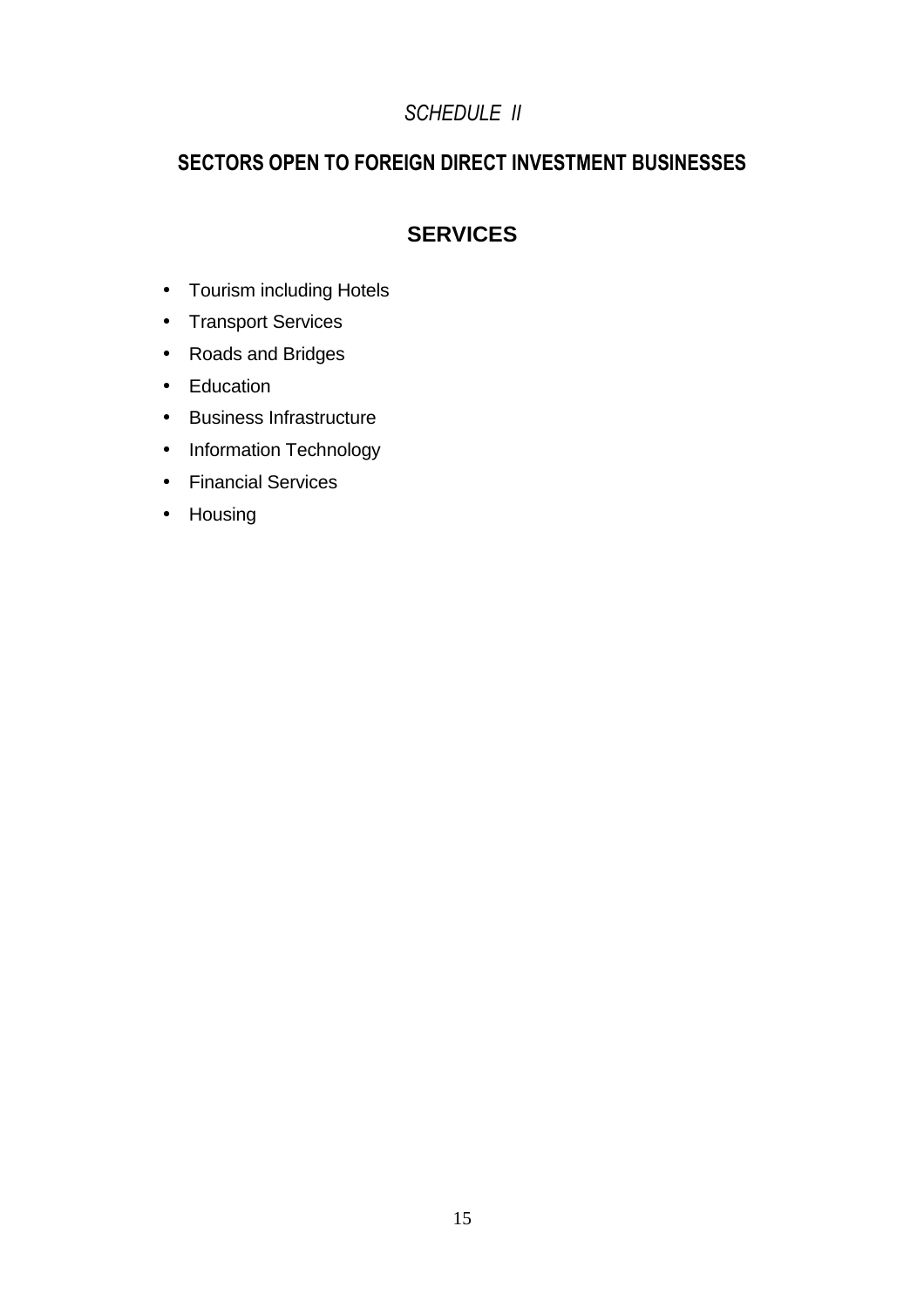# *SCHEDULE III*

# **Foreign Direct Investment Registration Application Form**

#### *Please ensure that:*

- *a) The completed FDIR Application Form is routed through the respective Embassies (of the Foreign Investor) accredited to Bhutan.*
- *b) The company incorporation certificate of Foreign Investor (s) is endorsed by the Notary or attested by the Issuing Authority.*
- *c) The information in the Application Form is provided in print form using a typewriter or a computer and that all required information/attachments are included.*

#### **1. Proposed project:**

#### **2. Brief project outline:**

#### **3. Summary of products/services**

| <b>HS Code</b> | <b>Products/services</b> | Unit of<br>measure | <b>Annual</b><br>production* | <b>Annual</b><br>turnover (US\$)* |
|----------------|--------------------------|--------------------|------------------------------|-----------------------------------|
|                |                          |                    |                              |                                   |
|                |                          |                    |                              |                                   |
|                |                          |                    |                              |                                   |
|                |                          |                    |                              |                                   |

\* Estimated for first year of full production

4. **Proposed location:**

#### **5. Proposed ownership:**

|     | <b>Name of Individual or Company</b> | <b>Nationality</b> | Ownership $(\% )$ |
|-----|--------------------------------------|--------------------|-------------------|
| . . |                                      |                    |                   |
| ـ ت |                                      |                    |                   |
|     |                                      |                    |                   |
|     |                                      |                    |                   |
|     |                                      |                    |                   |

#### **6. Principal foreign investor profile:**

i) Name (individual or company name):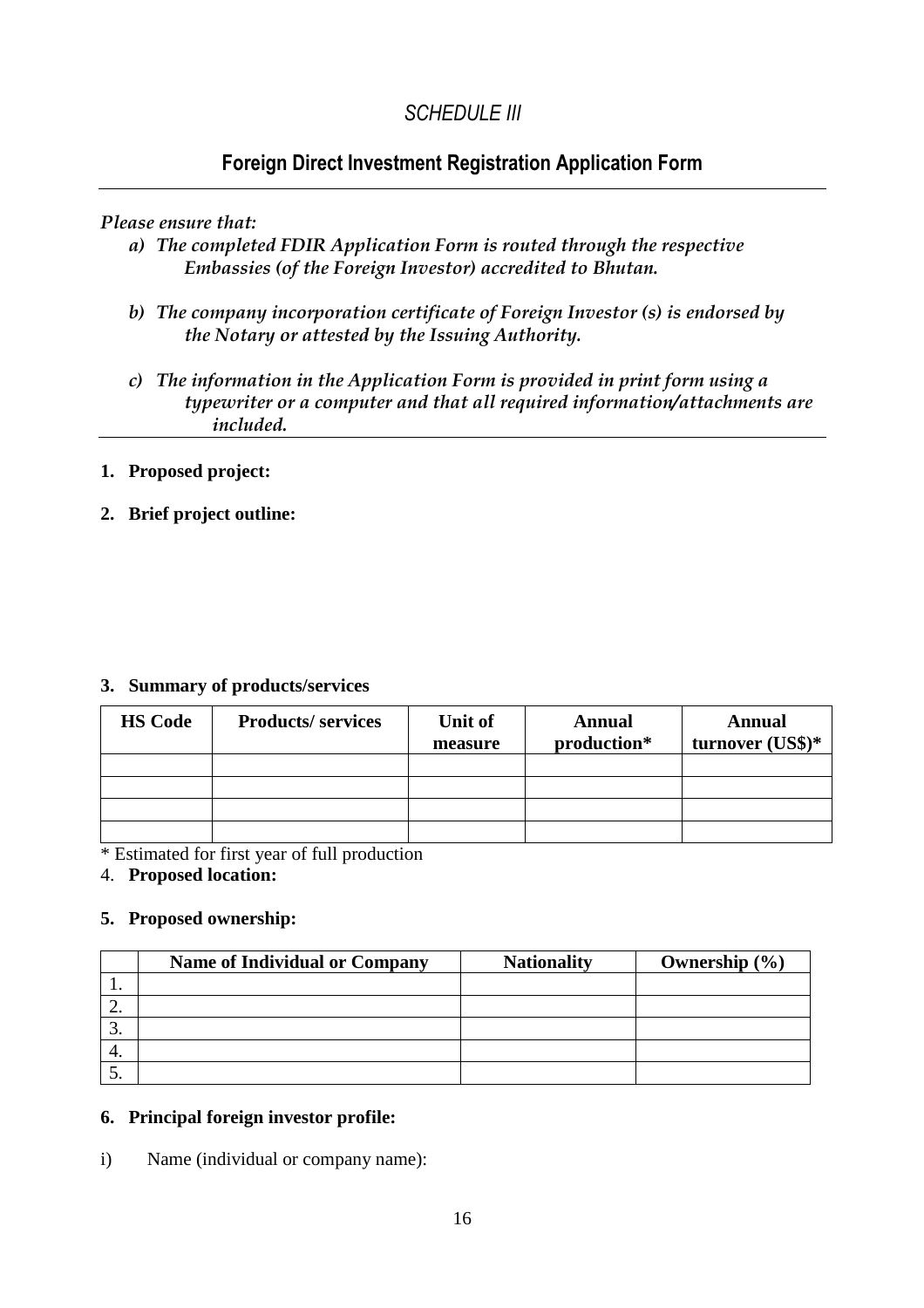ii) Full address:

iii) Brief statement of background:

iv) Nationality:

v) Legal status (*attach company incorporation certificate(endorsed by Notary/Issuing Authority)/C.V of investor in case of individual endorsed/attested by the Embassy of respective countries in Bhutan or accredited to Bhutan )* 



vi) Shareholding: *(list shareholders holding 5% or more of shares)* 

|                | Name | Nationality | Share-<br>holding % |    | Name | Nationality | Share-<br>holding<br>% |
|----------------|------|-------------|---------------------|----|------|-------------|------------------------|
|                |      |             |                     | −  |      |             |                        |
| റ<br>∠         |      |             |                     |    |      |             |                        |
| 3              |      |             |                     | Q  |      |             |                        |
| $\overline{4}$ |      |             |                     | 10 |      |             |                        |
|                |      |             |                     |    |      |             |                        |
| 6              |      |             |                     | 12 |      |             |                        |

vii) Bank details:

| Investor account<br>number |               |                  |
|----------------------------|---------------|------------------|
| Bank name                  |               |                  |
| Address                    | <b>Street</b> | Post code        |
|                            | City          | State<br>Country |

viii) Business background of investor *(attach tax return/audited accounts for the last 3 years)* 

Total Net Worth (US\$):……………………….

| <b>Types of current businesses</b> | Date of<br>commencement | <b>Total investment</b><br>(US\$) |
|------------------------------------|-------------------------|-----------------------------------|
|                                    |                         |                                   |
|                                    |                         |                                   |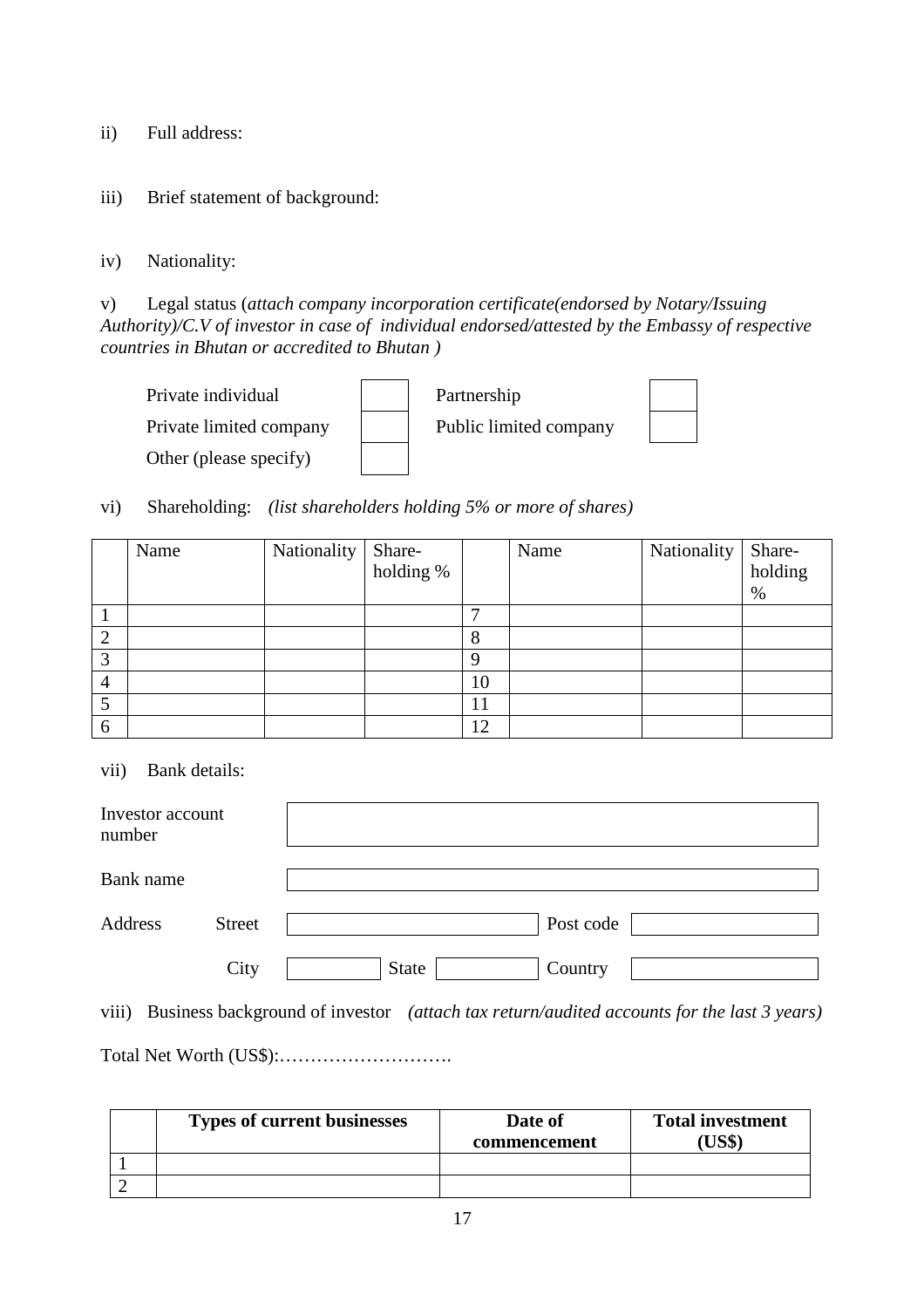Total number of current employees: ……………….

#### **7. Contact person (***attach letter of authority or power of attorney, if applicable)*

| Name:<br>Address: | Position: |
|-------------------|-----------|
| Telephone:        |           |
| Fax:              | E-mail:   |

#### **8. Project cost summary**

| <b>Item</b>                      | <b>Amount (US\$)</b> |
|----------------------------------|----------------------|
| Land                             |                      |
| Site development                 |                      |
| Civil works                      |                      |
| Plant & machinery                |                      |
| Infrastructure & utilities       |                      |
| Technical know-how fees          |                      |
| Miscellaneous fixed assets       |                      |
| Pre-operating expenses           |                      |
| Provision for contingencies      |                      |
| Margin money for working capital |                      |
| <b>Total project cost</b>        |                      |

### **9. Proposed project financing**

| Form of finance | <b>Foreign shareholder</b><br>(US\$) | <b>Local shareholder</b><br>(US\$) | <b>Total</b><br>(US\$) |
|-----------------|--------------------------------------|------------------------------------|------------------------|
| Equity          |                                      |                                    |                        |
| Long term loan  |                                      |                                    |                        |
| Short term loan |                                      |                                    |                        |
| <b>Total</b>    |                                      |                                    |                        |

#### **10. Potential markets**

| Domestic                  | $\ldots 96$ |
|---------------------------|-------------|
| Export to India           | $\ldots$ %  |
| Export to other countries | $\ldots$ %  |

#### **11. Expected manpower when in full production**

| $T$ <sub>V</sub> $pe$ | Foreign | Local | <b>Total</b> |
|-----------------------|---------|-------|--------------|
| Managerial            |         |       |              |
| Skilled               |         |       |              |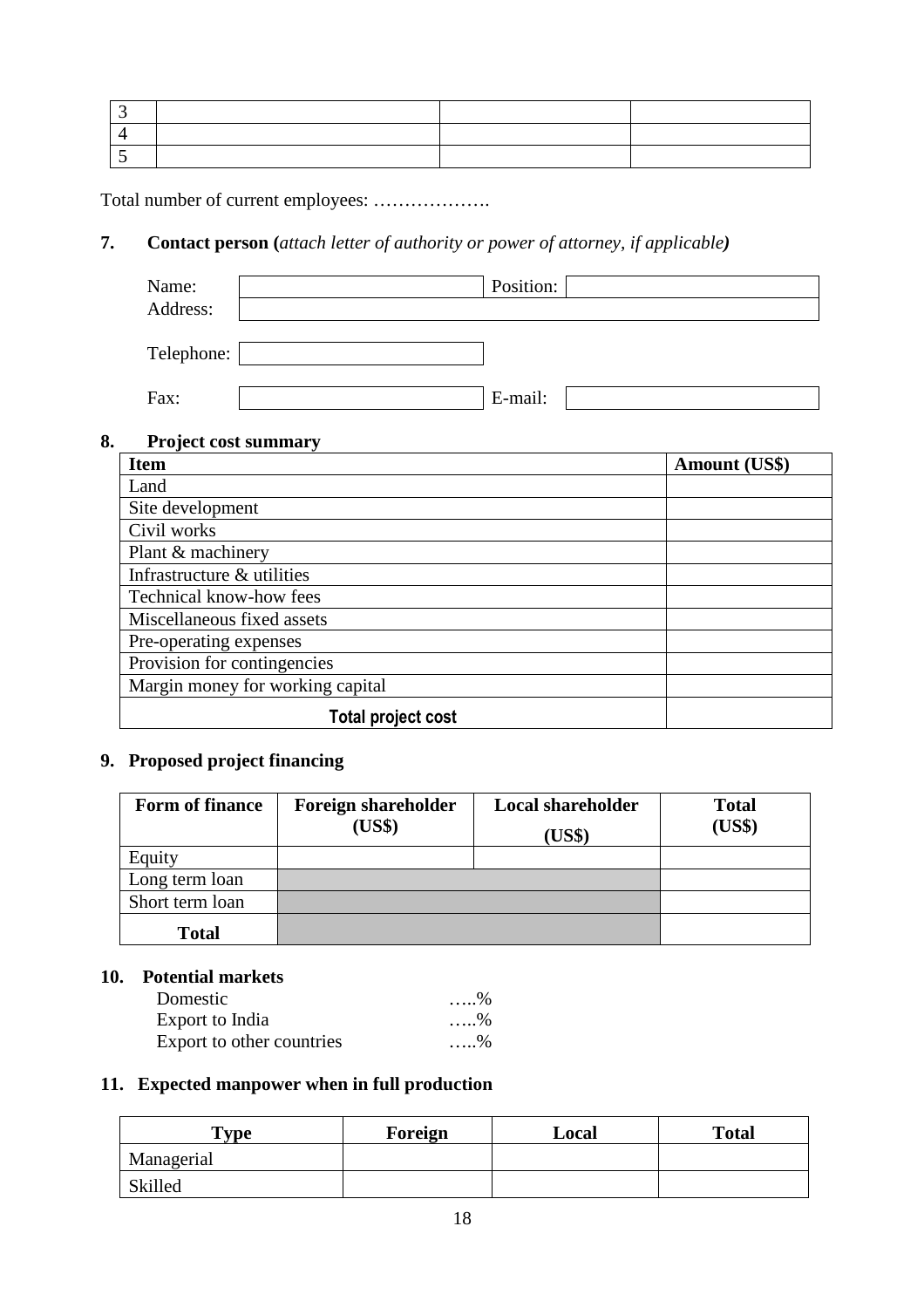| Unskilled    |  |  |
|--------------|--|--|
| <b>Total</b> |  |  |

#### **12. Raw materials**

#### **a) Domestic Raw Materials**

| HS<br>Code | <b>Item</b> | Quantity/<br>annum | <b>Price per Unit</b><br>(Nu.) | Total cost/<br>annum(Nu) |
|------------|-------------|--------------------|--------------------------------|--------------------------|
|            |             |                    |                                |                          |
|            |             |                    |                                |                          |
|            |             |                    |                                |                          |
|            |             |                    |                                |                          |

#### **b) Raw Materials from India**

| HS<br>Code | <b>Item</b> | Quantity/<br>annum | <b>Price per Unit</b><br>(Rs.) | Total cost/<br>annum(Rs) |
|------------|-------------|--------------------|--------------------------------|--------------------------|
|            |             |                    |                                |                          |
|            |             |                    |                                |                          |
|            |             |                    |                                |                          |
|            |             |                    |                                |                          |

#### **c) Raw Materials from third Country**

| HS<br>Code | <b>Item</b> | Quantity/<br>annum | <b>Landed price</b><br>per Unit (US\$) | Total cost/<br>annum US\$) |
|------------|-------------|--------------------|----------------------------------------|----------------------------|
|            |             |                    |                                        |                            |
|            |             |                    |                                        |                            |
|            |             |                    |                                        |                            |
|            |             |                    |                                        |                            |

#### **13. Power requirement (in MW and in units):**

#### **14. Land requirement: (in sqft or acre):**

#### **15. Project Implementation Plan**

| Work plan                              | No of months |
|----------------------------------------|--------------|
| Feasibility study/project finalisation |              |
| Commencement of project construction   |              |
| Installation of plant & machinery      |              |
| Trail run                              |              |
| Commencement of commercial activity    |              |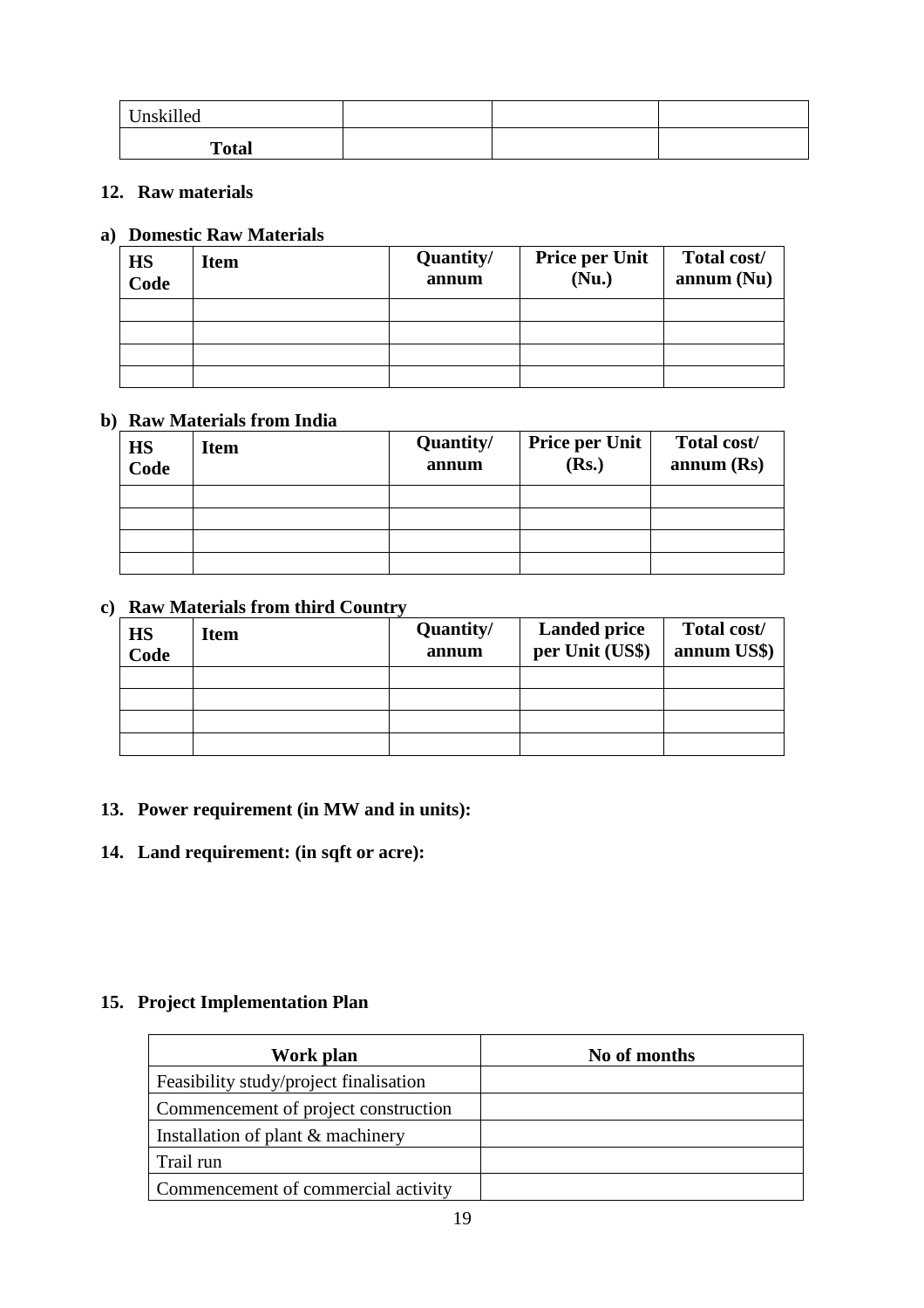#### **16. Declaration**

I/We, the undersigned, being duly authorized, declare to the best of my/our knowledge and belief, that the information contained in this application is correct and complete and I/We authorize the Foreign Direct Investment Registration Officer to make all necessary inquiries and to conduct all necessary checks in relation to this application.

| Name ( <i>Block letters</i> ) |                |                                      |
|-------------------------------|----------------|--------------------------------------|
| Organisation                  |                |                                      |
| Signed at:                    | this           | $\_\$ {Day of} \_\_\_\_200 \_\_\_\_\ |
| $Sigma$ <sub>___</sub>        |                |                                      |
|                               |                |                                      |
|                               | Legal<br>Stamp |                                      |
|                               |                |                                      |

*Documents/information to be submitted with this application* 

- *a) Company incorporation certificate/C.V of Foreign Investor in case of individual*
- *b) List of shareholders holding more than 5%.*
- *c) Company profile and C.V of local shareholder*
- *d) Tax return/audited accounts of foreign investor for last 3 years*
- *e) Letter of Authority or Power of Attorney for contact officer*
- *f) Company profile (foreign investor)*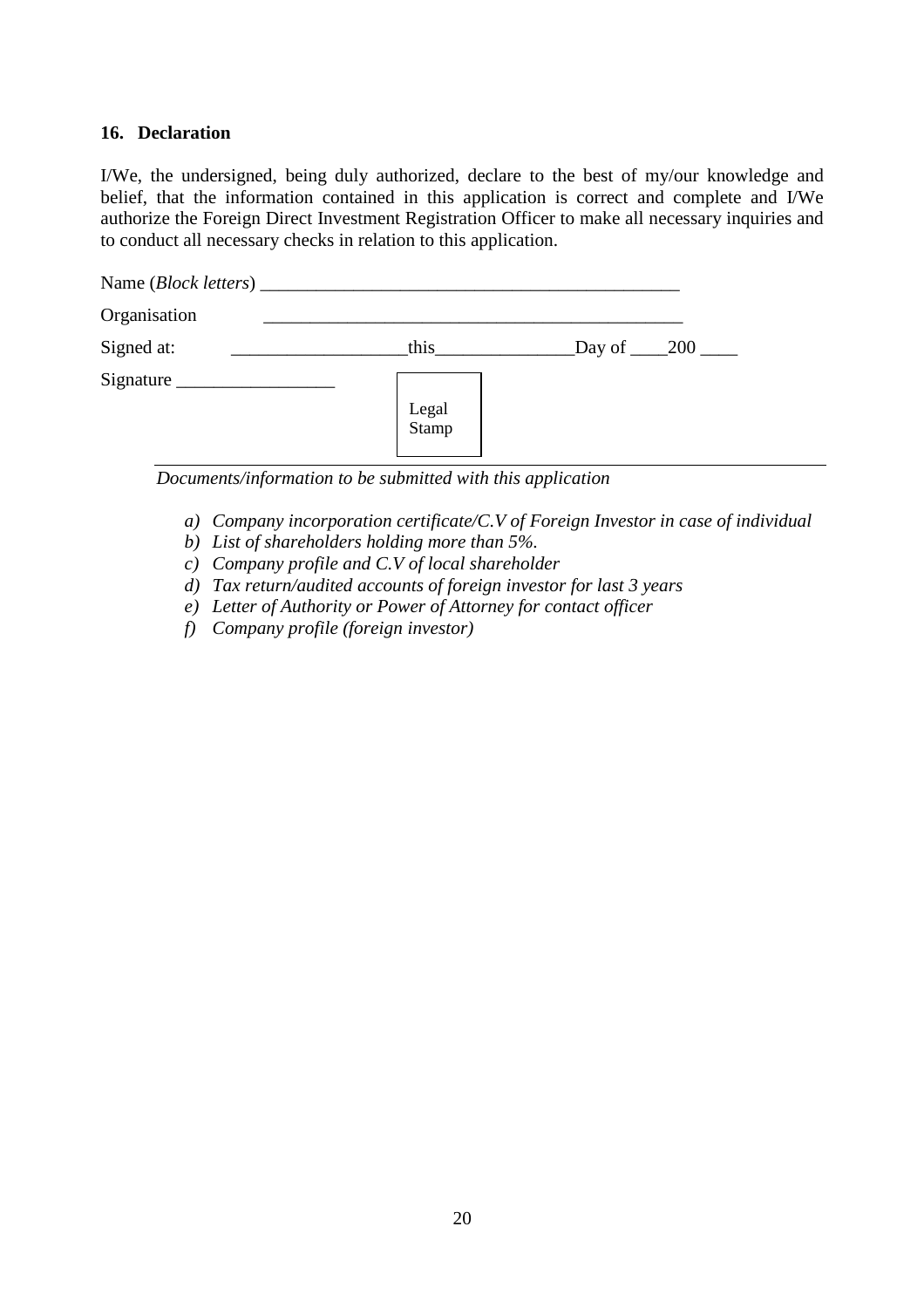# *SCHEDULE IV*

# *LIST OF PENALTIES*

The penalties listed below will apply to any foreign direct investment businesses registered in Bhutan that fails to comply with the indicated requirements for such a business under the FDI Rules and Regulations, 2005.

- 1. Failure to advise the Registration Officer of changes in the circumstances of a registered investment – Penalty US\$500
- 2. Operating in an economic sector or activity for which the foreign direct investment business is not registered – Penalty US\$20,000
- 3. Failure to implement an agreed training program Penalty US\$1,000
- 4. Failure to complete and submit the Foreign Direct Investment Survey Form (Schedule 5) – Penalty US\$500